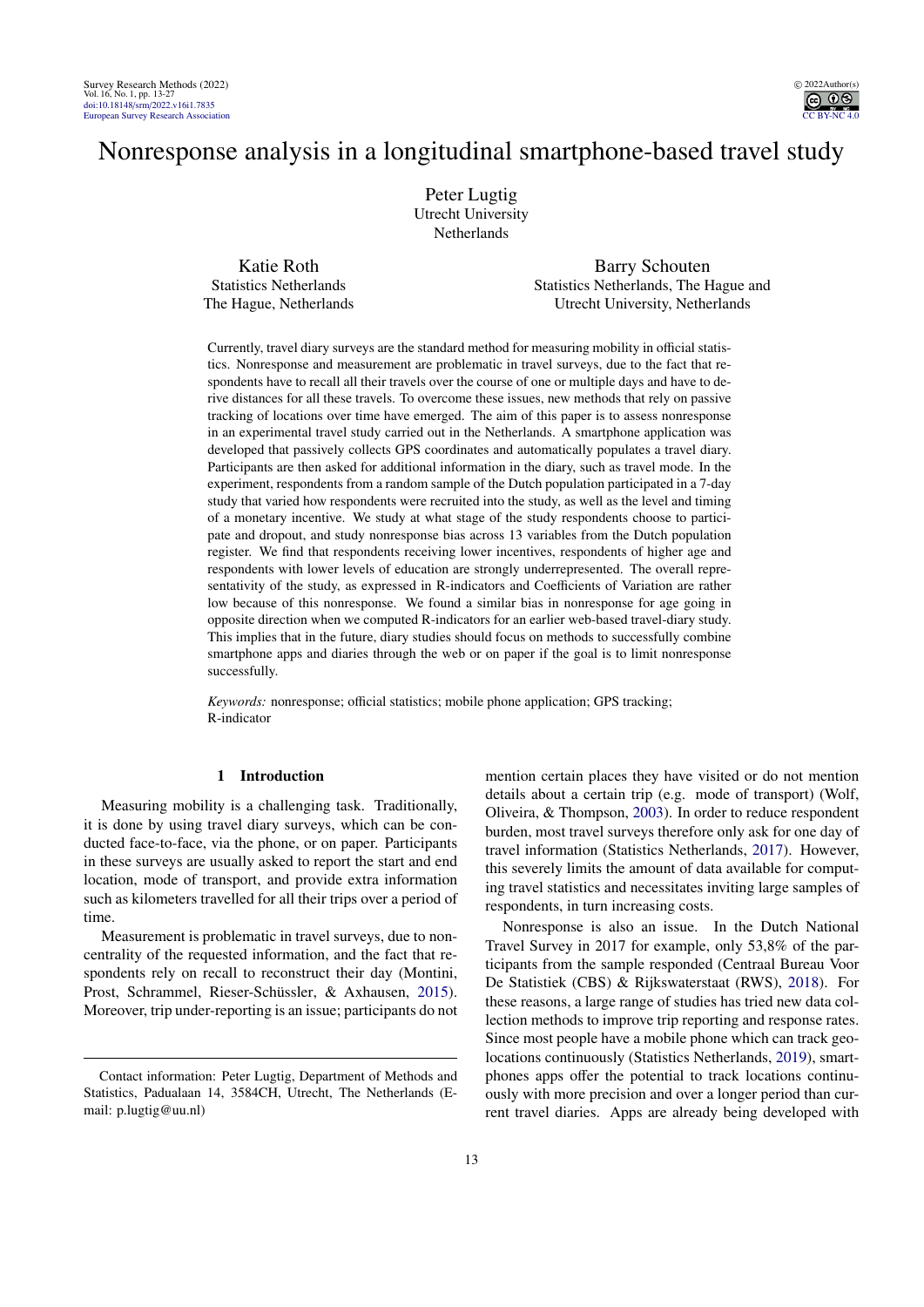the goal of improving the quality of diary studies (Elevelt, Lugtig, & Toepoel, [2019\)](#page-12-1), to track behavior of people over time (Sugie, [2018\)](#page-13-3), or in order to better stay in touch with sample members (Keusch, Leonard, Sajons, & Steiner, [2019;](#page-13-4) Luxton, McCann, Bush, Mishkind, & Reger, [2011\)](#page-13-5).

Despite some obvious advantages that smartphone apps offer for measurement of travel behavior a big question is whether it is possible to use smartphone apps in a study among the general population. There are good reasons to believe that many respondents are not able or willing to participate in smartphone studies, and that nonresponse bias is a large.

The aim of this paper is to assess nonresponse rates and bias in a smartphone travel survey carried out by Statistics Netherlands in 2018. Within a large-scale pilot of a smartphone-app that aimed to measure travel behavior for a week, we used experiments on recruiting methods, and incentives to test which strategy works best to achieve good response rates, and to limit nonresponse bias. Because the goal of this study is to produce official statistics on travel behavior, it is important to understand potential selection biases. Variables like age, income and level of education correlate strongly with the choice of transport mode. Paper or webbased travel diary studies suffer from strong selection biases as well (eg. Forsman, Gustafsson, & Vadeby, [2007;](#page-12-2) Richardson, Ampt, & Meyburg, [1996\)](#page-13-6), and even when smartphonebased travel studies do suffer from large rates of nonresponse, the question is whether nonresponse bias is higher or lower as compared to a more traditional diary survey. In this paper, we will therefore first study selection bias in the smartphonebased travel study in some detail, and then compare the representativity of this study to the representativity of a traditional paper-based diary, also carried out by Statistics Netherlands in 2016.

In the next section we will discuss recent developments in travel surveys. Then, we will describe the study set up and explain our statistical analyses. Following this we will present our findings. Finally, we will discuss limitations and future possibilities.

# 2 Background

Traditionally, travel behavior is measured via paper diary surveys. Travel studies have changed a lot in recent years. Several new methods exist: web surveys, GPS tracker studies, and smartphone apps. These new methods and their challenges will be discussed below. For a comprehensive literature reviews on developments and challenges in travel sur-veys, see Gadziński ([2018\)](#page-12-3) or Yue, Lan, Yeh, and Li [\(2014\)](#page-14-2).

# 2.1 From paper-diaries to smartphone-based methods in travel studies

With the advent of web surveys in the 2000s, many (travel) diary studies, that were traditionally conducted using paper-

and-pencil diaries moved to web (e.g. Bayart & Bonnell, [2007;](#page-12-4) Richard & Rabaud, [2018\)](#page-13-7). Web surveys are cheaper and easier to conduct. Apart from effects on costs and logistics, the web can also help respondents to provide better quality data. In travel diaries, additional aids, such as a map can be used to put trips into context. A parallel test of the web- and paper-and-pencil version of a travel diary study showed that trip underreporting was lower and the average number of reported trips per day was higher in the web version (Hoogendoorn-Lanser, Schaap, & OldeKalter, [2015\)](#page-13-8). A disadvantage of web diaries is that they still rely on respondents' recall. For travel diaries, this means that respondents have to recall details of every trip, their start- and endpoint location and times,the transport mode used, and whether the trip was taken alone or together with others. Zijlstra, Wijgergangs, and Hoogendoorn-Lanser [\(2018\)](#page-14-3) discuss that it is generally very difficult for respondents to provide complete and correct information for all trips, and as a consequence, measurement error is considered to be a major problem in travel diary studies.

Instead of asking participants for their location, locations can be passively tracked using GPS tracker devices (e.g. Duncan, Badland, & Mummery, [2009;](#page-12-5) Shen & Stopher, [2014\)](#page-13-9). In GPS studies a dedicated GPS tracker is provided to each participant. Sometimes the tracker is placed in the participant's car, in other cases the tracker has to be carried around by the participant. Some studies ask for only one day of data, others tested longer periods as well. Sometimes the GPS tracker only supplements an existing survey, while in other cases the trackers were replacing the survey altogether (Shen & Stopher, [2014\)](#page-13-9).

Stopher, Fitzgerald, and Xu [\(2007\)](#page-13-10) argue that a GPS tracker very well supplements a travel survey. It can be useful for producing correction factors for inaccurately reported travel times or travel distances. The researchers found that participants often misreport these in a survey, but a GPS tracker provided reliable measurements.

However, a study by Bricka, Sen, Paleti, and Bhat [\(2012\)](#page-12-6) suggest that GPS tracker data are not always superior to the traditional diary. The researchers found that GPS data collection does not work well for the elderly, people who travel for leisure and people who are not familiar with the technology, as these people are less likely to carry the GPS tracker all the time. Such missing trips lead to an underreporting of trips for these specific groups. For younger respondents, and particularly for people who travel a lot the GPS studies were beneficial. Therefore, Bricka et al. [\(2012\)](#page-12-6) advise that GPS tracking should only complement the travel survey, and not completely replace it.

In the last few years, there is a move away from GPS trackers towards using smartphones. Because so many people now own smartphones and carry those with them most of the time, these devices can potentially be used as a way to re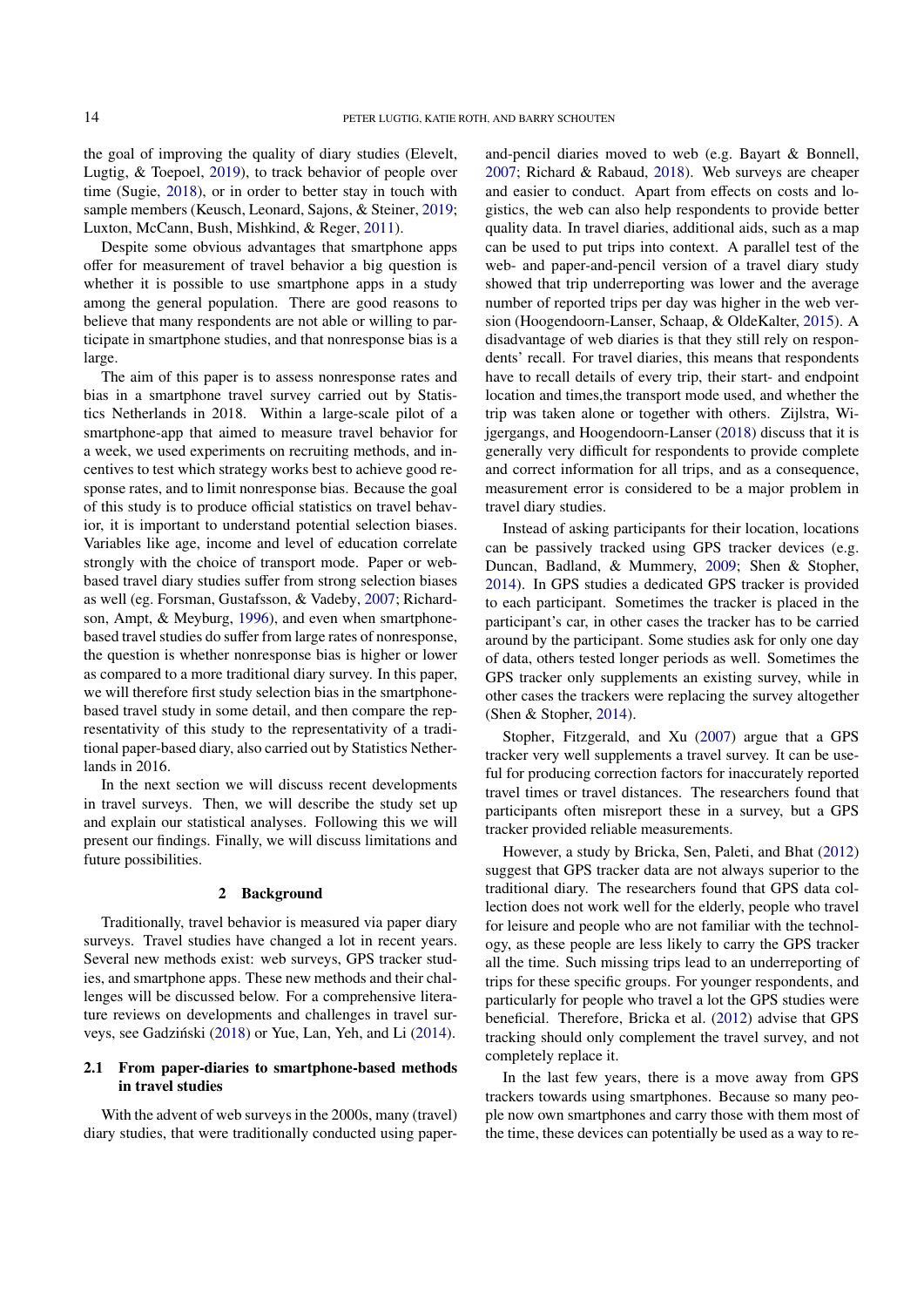place both the diaries and the GPS trackers. A key role here is played by smartphone apps, which serve as the software applications of smartphones, allowing the user to interact with the phone, and to record data. Many apps are currently being developed and improved (e.g. Geurs, Thomas, Bijlsma, & Douhou, [2015;](#page-12-7) Nitsche, Widhalm, Breuss, Brändle, & Maurer, [2014;](#page-13-11) Smoreda, Olteanu-Raimond, & Couronné, [2013;](#page-13-12) Vlassenroot, Gillis, Bellens, & Gautama, [2015\)](#page-14-4). For a comprehensive overview of previous studies with mobile phones, see Wang, He, and Leung [\(2018\)](#page-14-5).

Ohmori, Nakazato, and Harata [\(2005\)](#page-13-13) provided a very early example of a smartphone app study to measure travel behaviour. The authors compared an app to a paper-andpencil diary survey and found that the respondent burden was lower in the smartphone-app study, because participants could fill in the information in real-time. Data entry was also more frequent in the app than in the paper-and-pencil survey. However, battery consumption was affected by the app and respondent burden in the mobile phone survey depended on activity-travel behaviour and mobile phone literacy.

Due to technical advances, battery consumption is becoming less of an issue more recently. Nahmias-Biran et al. [\(2018\)](#page-13-14) used a smartphone travel survey and compared its effectiveness to large-scale household surveys in Singapore and Tel-Aviv. The researchers found that the smartphone data had a higher resolution and accuracy of travel duration and start- and stop times. Also, it was able to better represent activity patterns that are often under reported in traditional surveys, such as sub-tracks that are part of a longer trip.

Greene, Flake, Hathaway, and Geilich [\(2016\)](#page-12-8) reported on a proof-of-concept app that would replace a traditional oneday travel survey with a seven-day smartphone app. The researchers wanted to collect more data, while keeping in mind the respondent burden. Therefore, the app automatically collected GPS data, which was then used to populate a more traditional diary. Participants then would have to answer questions using a 'prompted recall' method about those trips

In a similar vein, Greaves et al. [\(2015\)](#page-12-9) created a smartphone app and provided it as a supplement to the travel survey. The app would not only show the diary, but also show the tracks on a map in order to facilitate the respondent in recalling details about the trip. Respondents were given a choice between an app, and a traditional diary. Half of the participants decided to make use of the app. The study found that the app improved trip reporting, mostly so when participants also used the map function in the app. However, some individuals found the study too burdensome because of all the tasks and were not willing to participate. Also, the authors raised the issue of different mobile phones: it is hard (if not impossible) to create an app that works in the same way on all devices.

# 2.2 Predictors of nonresponse in smartphone and diary studies

The survey response process can be divided into a series of sequential steps that a researcher and respondent need to take in order to arrive at a complete response. In a traditional survey, contact has to be made first. If a participant cannot be reached, there is an issue of noncontact resulting in unitnonresponse. Next, participants might refuse to participate. Some participants might not be able to participate (e.g. due to infirmity, language problems), which again will lead to unit nonresponse and might cause bias. Then, of course, participants have to answer all the questions in order to complete the survey (Bethlehem, Cobben, & Schouten, [2011\)](#page-12-10). All these aspects of nonresponse may cause nonresponse bias when those not observed differ from the participants in the study.

When conducting a study in a smartphone app, the respondent has to go through several additional steps in the process of participating in the study. First, participants have to be able to download the app and run it on their phones. Then, they have to register in the app. Most importantly, they must interact with the app for the duration of the study. The researcher has very little control over interaction with the app after sending the invitations. Participants decide when and how much data they want to provide in the app, and often are asked to interact with the app multiple times a day. If respondents experience technical issues, it is hard to help them.

Existing findings from studies that have used smartphone apps in panel studies, have shown that nonresponse bias is a problem. For example, Elevelt et al. [\(2019\)](#page-12-1) found that age was a strong predictor for participation in a smartphonebase time use diary in the Dutch LISS panel, with older age groups being less likely to participate. In the German IAB-smart panel (Keusch, Struminskaya, Antoun, Couper, & Kreuter, [2019\)](#page-13-15), people with higher education and income levels, and younger age groups were more likely to participate, although differences here were not very large. Wenz, Jackle, and Couper [\(2019\)](#page-14-6) found that gender, age, education, labour force status and housing tenure are significantly related to not participate in some tasks. Women, highly educated and younger members of the Understanding Society panel study in particular were more likely to participate in a smartphone spending study Jäckle, Burton, Couper, and Lessof [\(2019\)](#page-13-16). Many studies point to the fact that some demographic variables do not cause the selection bias often present in smartphone-based app studies. Rather, these demographic groups often have better access to smartphones (Keusch, Bähr, Haas, Kreuter, & Trappmann, [2020\)](#page-13-17), use these smartphones more often and are more willing generally to participate in smartphone-based studies (Revilla, Couper, & Ochoa, [2019;](#page-13-18) Struminskaya et al., [2021\)](#page-13-19).

The relationship between these variables and nonresponse are not causal. Rather, familiarity and acceptance of smart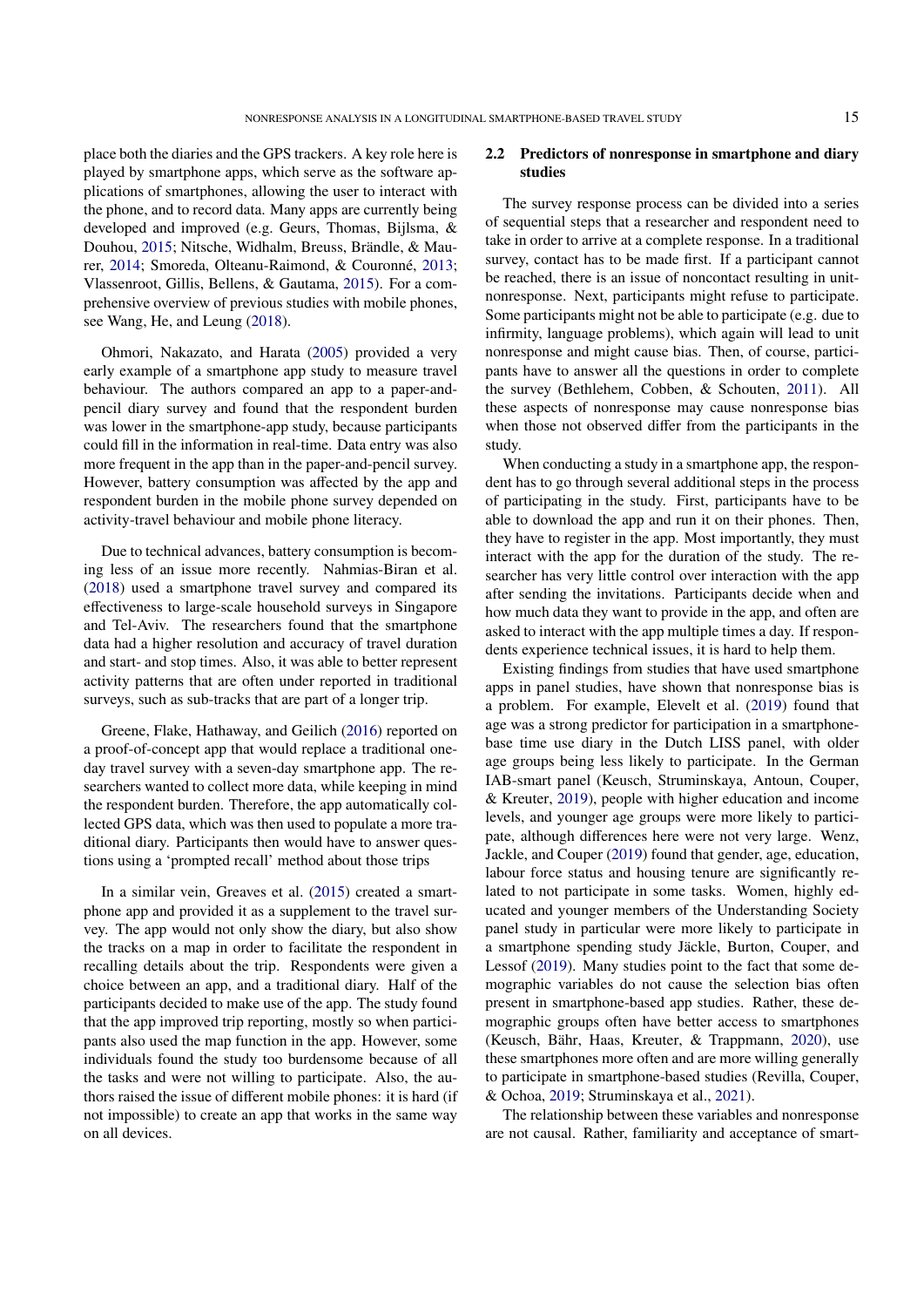phones as a general tool (Haan, Lugtig, & Toepoel, [2019\)](#page-12-11), and a tool for research in particular (Struminskaya et al., [2021\)](#page-13-19) are correlated to several socio-demographic variables. So are attitudes towards privacy in smartphone studies (Revilla et al., [2019\)](#page-13-18).

Traditional travel diary studies conducted with web- or paper diaries also suffer from nonresponse bias. Younger people, individuals with a low income or lower educational level are less likely to participate (Bricka, [2008\)](#page-12-12). Also, married people or individuals working for the government are less likely to respond (Zegras et al., [2018\)](#page-14-7). In another study, Bricka and Bhat [\(2006\)](#page-12-13) have found that men, unemployed, young, low educated individuals or individuals who make many trips and travel long distances are more often underreporting their travels. Overall, the picture from both travel studies and smartphone app studies is that there are often substantial biases related to socio-demographic variables.

Although it is likely that some nonresponse bias in smartphone-app travel studies and survey-diary based studies are similar (e.g lower educated are less likely to participate), there is ground to believe that some of the nonresponse predictors are different. Also, it remains a question whether findings about nonresponse bias in smartphone apps from panel studies hold in a cross-sectional setting, and when respondents are recruited from the general population.

In this paper we compare nonresponse bias for a new smartphone app study that automatically tracks people's location to a diary survey on travel behavior conducted a few years earlier. There are two major reasons why we concentrate on nonresponse biases in socio-demographic variables only in this article. First, we have register information for a range of socio-demographic variables, allowing us to assess nonresponse bias in detail. We don't have attitudinal register data for nonrespondents. Second, we can use findings from this study to correct for any nonresponse bias by using correlates of nonresponse in weighting models, or for future rounds of the study, to specifically target underrepresented groups in fieldwork. Weighting is especially important when the correlates of nonresponse are known to also correlate with our dependent variables. Several studies have documented how variables like age, educational level, employment situation and urbanicity relate to the modes of transport that are used, the number of trips and the distance traveled (Collia, Sharp, & Giesbrecht, [2003;](#page-12-14) Van den Berg, Arentze, & Timmermans, [2011\)](#page-14-8). This makes it all the more important to understand whether these variables are also predictive of nonresponse.

In the remainder of this article we will explain how Statistics Netherlands collected the travel data using a smartphoneapp. Then we will show how many people participate at every step of the smartphone study. We investigate nonresponse predictors and finally we explore different participation patterns and investigate if there is a relationship between the patterns and participant characteristics. Our main research question is: what demographic variables predict nonresponse in the app? A secondary question is whether the nonresponse biases we observe is worse than for a comparable paperbased travel diary survey.

# 3 Methods

#### 3.1 Sample

The participants are recruited from two different samples. A distinction was made between previous OViN (Underway in the Netherlands; a mixed-mode diary only study) respondents, who already participated in the online OViN diary survey in September 2018 and newly drawn participants from the population register. 950 people were invited from the OViN survey and 946 people were randomly drawn from the population register using simple random sampling. Having two samples gives us an opportunity to see which method leads to a higher response: recruiting respondents straight into a smartphone app, or recruiting via a survey method that is familiar to most sample members.

Participants were also randomly divided into three incentive groups across both samples. All participants received  $\epsilon$ 5 with their invitation letter, which is an amount that is used more often in experiments at Statistics Netherlands. Apart from the unconditional incentive, we also introduced conditional incentives. Pre-testing the app suggested that  $\epsilon$ 10 or €20 seemed amounts that would potentially convince some respondents to participate. We here decided to also test splitting an incentive in two in order to encourage respondents to at least install the app. This resulted in three experimental groups. Incentive group one (5-5-5) received an extra  $\epsilon$ 5 when they installed the app and again an extra  $\epsilon$ 5 if they left the app active on their phone for seven days. Incentive group two (5-0-10) received  $\in$ 10 in one go, but only after seven days. Incentive group three (5-0-20) received  $\epsilon$ 20 if they left the app run for seven days.

#### 3.2 The Smartphone app

Data collection was done by Statistics Netherlands (CBS), through the "CBS verplaatsingen" app. The app was developed by CBS and is available for Android (5.0+) and iOS  $(9.0+)$  devices, covering about 98% of smartphones that were in use. The app was intended to work the same across operating systems, both in the location data it collected and the User Interface. The invitation letters were sent via postal mail on October  $31<sup>st</sup>$ , 2018. In the letter, participants were asked to go to a specific CBS website. The website provided information about the study and asked participants to install the app on their phone. Then they had to open the app on their mobile phone and register with their personalized login from the letter (see Figure 1). After registration, they received instructions about how to use the app correctly, in the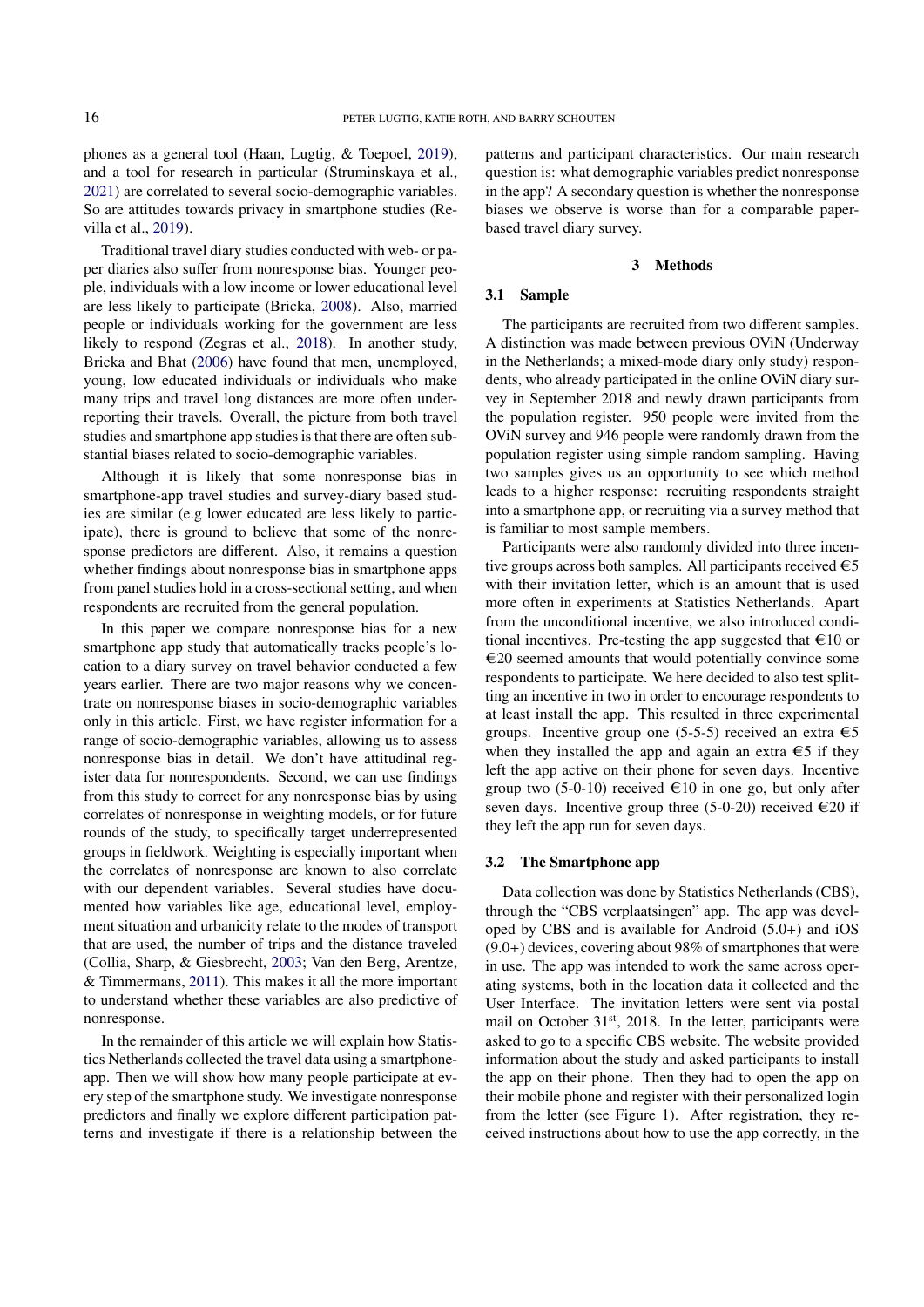form of short videos in the app, and were asked for explicit consent for location tracking twice (once by the app, once the operating system). Participants were asked to run the app for at least seven days and provide extra information each day. A "do not track" button was provided in the app that would turn location tracking off. Participants who did not register by November  $14<sup>th</sup>$ , 2018, got a reminder letter. Participants who did not provide seven days of data, got a reminder letter on November 21st, 2018. Data collection finished on December 15th, 2018.

The app automatically collects GPS data on the mobile phone. A combination of Wi-Fi detection and GPS sensors was used to determine the location. Measurements were taken every minute when a phone was stationary (not moving). Whenever location sensors detected that the phone was moving, measurements were taken every second, and it would switch back to 1-minute intervals after being stationary for about 3 minutes. The location measures were then used to populate a diary that splits the day into stops (periods of rest), and tracks (periods of travel) The participant would see the list of stops and tracks, and by clicking on them, would see the trip/track on a map (see Figure 2). Participants were here asked to provide extra information about their trips: the name and the purpose of the stops and the travel modes between the stops. In addition to the diary, there were also daily questions. The first question was an open question, asking if there were any comments for that day, followed by a multiple-choice question asking if the participant travelled differently than usual on that day. Finally, a Yes/No question asking if the participant carried his/her phone during the whole day. Participants were never prompted to annotate the diary. More details about the app itself, and how it worked for respondents can be found in McCool, Lugtig, Mussmann, and Schouten [\(2021\)](#page-13-20).

Because of the fact that location measurements were taken dynamically, battery use in our app was not problematic. We tracked respondents' battery levels throughout the study, and found only a handful of respondents in our study to experience an empty battery. An evaluation survey that was conducted among respondents about 2 weeks after the study also found no respondents commenting on battery consumption. Respondents did comment on the fact that the app sometimes crashed, or caused the phone to become 'slow'. This was mainly caused by our data transfer protocol. Location data were always stored on the phone, and only transferred when a phone connected to WiFi, unless respondents manually sent data. Some respondents in our study connected to WiFi very infrequently, leading to a lot of data being stored within the app, making it slow. Respondents who experienced problems with the app could call or e-mail the helpline of Statistics Netherlands. Over the course of the study, the helpline got about 200 calls about the installation, use of the app, and completion of the study.



*Figure 1*. The first screen (left panel) is the login screen that was presented to participants upon installing and opening the app. Their personalized login consisted only of numbers and each participant was provided with a user id and password in their invitation letter. After logging in, respondents were asked to allow location access (middle panel), and were presented a series of 5 short video's explaining how to interact with the app (right panel)



*Figure 2*. User interface of the app. Participants can (upper left panel) select a day of the week, after which they are presented with an automated travel diary separating the day into stops and trips (upper middle panel). Participants can annotate trips with the transport modes used (lower left panel) and give names to stops (lower middle panel), can explain the reason why stops were made (lower right panel), and finally answer questions about the day ("was it a normal day") (upper right panel). After annotating a day, stop or trip, the pencil symbol In the overview of the day (upper middle panel) turns into a green tick mark to indicate that the task is complete.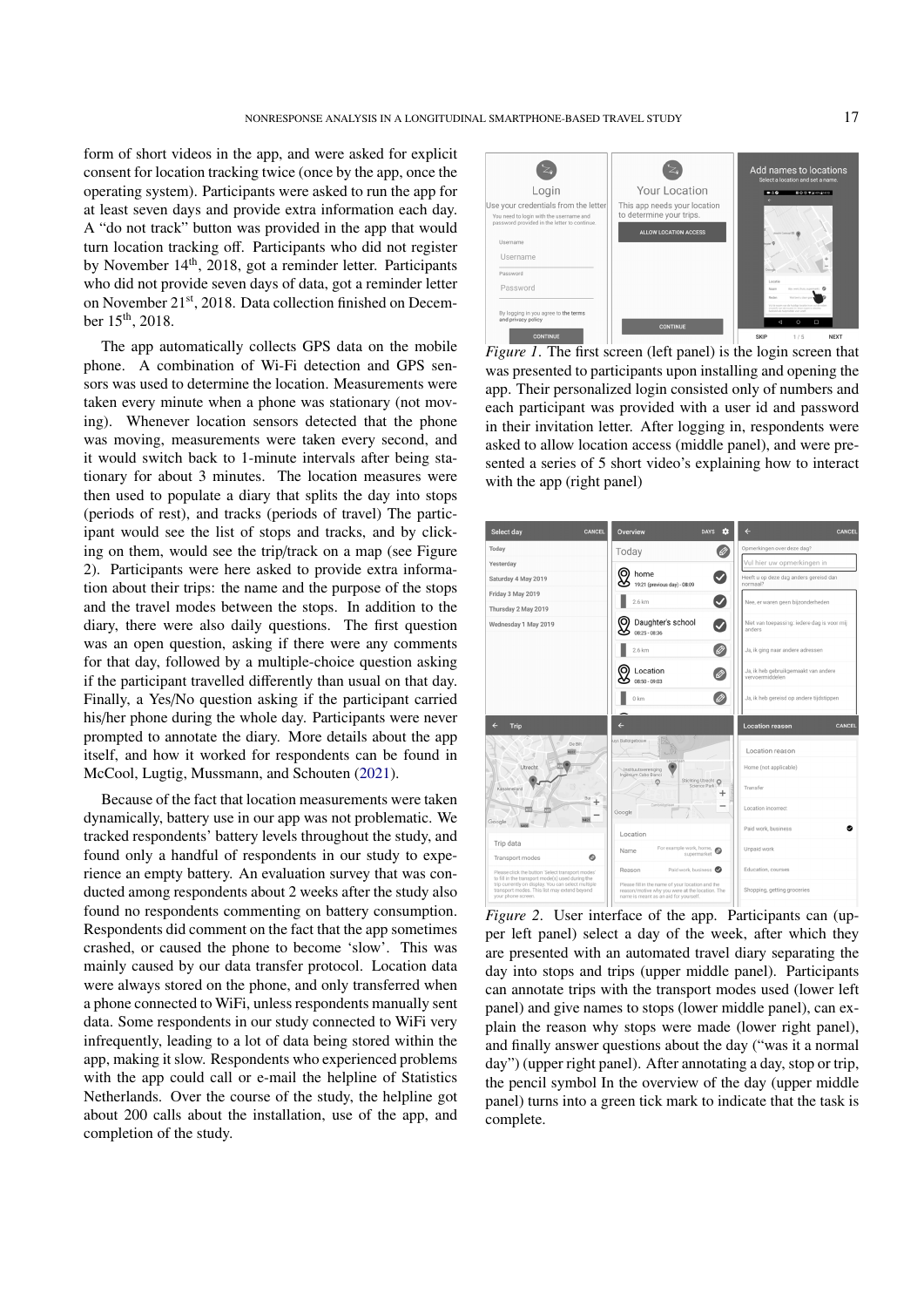# 3.3 The comparison study: OViN 2016

In order to put the nonresponse analyses for the smartphone-app study into context, we also compute Rindicators for the 2016 TDS Under way in the Netherlands Study (OViN), conducted annually by the Dutch Ministry of Infrastructure (Centraal Bureau Voor De Statistiek (CBS) & Rijkswaterstaat (RWS), [2018\)](#page-12-0). OViN is designed primarily as a web-based diary study, where respondents keep track of all their trips, including start- and endpoints, and times for a specific day of the week. Participants are sampled from the Dutch population register. The sample is a two-stage stratified cluster sample of individuals within councils. Respondents from rural regions are somewhat oversampled. The invitation for the online survey is comparable to that of the app-based survey, with a mailed invitation letter and two reminder letters.

In order to limit nonresponse in the OvIN study, nonrespondents to the web diary are followed up with one of two modes. Nonrespondents with a registered phone number were contacted by phone and those without registered phone number by face-to-face and then asked again to conduct the survey. Because both the smartphone app study and OvIN are sampled from the same population register, we can use the same variables to compare the two studies in terms of nonresponse. In order to limit nonresponse in the OvIN study, nonrespondents to the web diary are followed up with one of two modes. Nonrespondents with a registered phone number were contacted by phone. Those without registered phone number by face-to-face and then asked again to conduct the survey. Because both the smartphone app study and OvIN are sampled from the same population register, we can use the same variables to compare the two studies in terms of nonresponse. Although the design and target variables of the surveys are largely the same, there are some small differences between OViN and our smartphone-app study that are worth pointing out: One main difference to the app-based study is that OViN asked for only one day of travel information, whereas the smartphone study rund for 7 days. Second, the target population for OViN is all ages, whereas the app-based survey was restricted to 16+ years. Third, the fieldwork year of OviN is different (2016 vs. 2018). Finally, fieldwork in OViN is conducted year-round, with the sample split into 52 weekly batches, whereas invitations for our smartphone study were all sent out at the same date (October 31<sup>st</sup>). Although these differences mean that nonresponse bias across the two studies may differ somewhat (e.g. because of year or month-specific nonresponse), the goal of the current study is mainly to put the findings from our smartphone study in context.

#### 3.4 Statistical analyses

Key stages of nonresponse. The goal of this paper is to analyze nonresponse in the study. Nonresponse can occur at different stages of the study. Therefore, three key stages were defined that participants could reach/complete. These stages focus on registration, activation and completion.

Stage 1 indicates whether a participant downloaded and registered in the app using their credentials sent by mail. Registration is measured by checking if there was data delivered at least once. This stage is important, because in this stage we can investigate why some participants register and others do not.

Stage 2 indicates whether a participant interacted with the app after registration. This stage is defined as providing at least 1 day of data. This means that these participants delivered some data on the first day. Here, we are interested in why participants would discontinue to use the app after the first try.

We expect that participants who did not make it to stage 1 but dropping out at stage 2 dropped out due to technical issues or due to personal issues with the app, such as not understanding it or simply not liking it. Also, participants could choose not to share their GPS data. Thus, in stage 2 we look at the effect of the app itself.

Stage 3 indicates that a participant completed the study. In practice we find that in between activating the app and completing the study, respondents provide very different patterns of interaction with the app. For some respondents we find that data are collected continuously, but more respondents have missing location data due to switching their phone off, empty batteries or signal loss.

In order to analyze nonresponse in Stage 1, stage 2 and stage 3, we ran logistic regressions with stage completion (yes/no) as outcome and various background variables as predictors (see Table 1 for all variables). Other methods might have been also interesting to investigate, such as a survival analysis to see how far participants make it. However, we decided not to focus on those methods due to the complicated nature of dropout patterns and missing data. In this paper we concentrate on analyzing the potential biases that are introduced at the three major milestones of this study.

The variables we used as predictors for nonresponse were all taken from the Dutch population registry. We selected the variables to be able to compare them to predictors found in traditional travel surveys and other mobile phone apps, and focus our analyses on main effects of these predictors. We initially also included models with interaction effects, but found that the models without interaction effects fitted the data better (according to values of AIC). Apart from logodds effects, we also report the Average Marginal Effects (AME) of the coefficients for easier interpretation and comparisons and focus our interpretation of the results on these. The AMEs were calculated with the "margins" package in R (Leeper, Arnold, & Arel-Bundock, [2018\)](#page-13-21).

R-indicators. After computing logistic regression results, we further study how the variables that contribute towards nonresponse at different stages of the study, contribute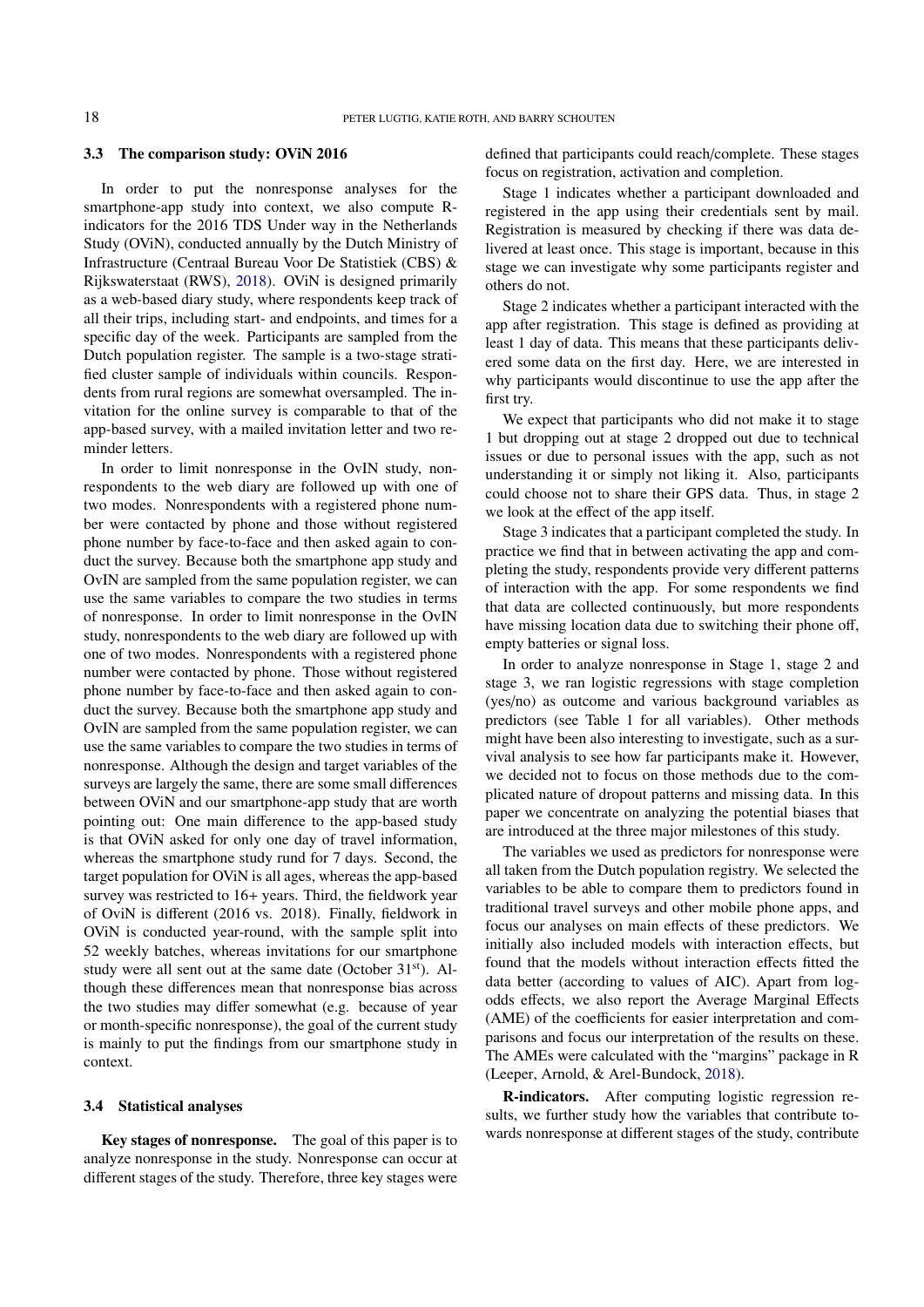to the overall representativity of the study. For this, we use so-called R-indicators, that are included in data collection monitoring dashboards at Statistics Netherlands. First, we monitor representativeness within the different stages of the study itself, i.e. from sample to registration to activity to submission of a complete diary. Second, we compare the representativeness of the smartphone-app study to the regular travel survey to evaluate whether the new study suffers from more or less nonresponse bias problems, and whether the nature of bias is different.

Representativeness indicators are introduced and discussed in Schouten, Cobben, Bethlehem, et al. [\(2009\)](#page-13-22), Shlomo, Skinner, and Schouten [\(2012\)](#page-13-23) and Schouten and Shlomo [\(2017\)](#page-13-24). The indicators are functions of the sample variances of estimated response propensities from the logistic regression models. The more variance is found, the less representative the response is. R-indicators are standardized between 0 and 1, where values close to 1 indicate that there are no biases on any of the predictor variables. Apart from the overall R-indicators, we also evaluate partial indicators, which break down the overall indicator by predictor to illustrate what particular variable contributes to the (un)representativity of the data. There are two types of metrics that can be used to evaluate the relative variance in propensities in the dataset as whole, and within strata. One is to use R-indicators and partial R-indicators. Another is to use coefficients of variation (CV) and partial coefficients of variation (partial CV). The latter are more natural when the focus is on population means, and this option we choose here. SAS and R code and a manual can be found at http://[www.risq-project.eu.](http://www.risq-project.eu) All analyses were run in R (version 3.5.2) (R Core Team, [2018\)](#page-13-25). The full code is available in the replication materials and on  $G$ itHub<sup>[1](#page-6-0)</sup>

# 4 Results

In total 1896 sample members were invited for our smartphone-app. From these individuals, 674 participants (35.4%) downloaded and registered in the app. 541 (28.5%) people activated the app by giving permission to send GPS data, and provide at least 1 day of data. Of these, 450 participants (23.7%) completed the survey by providing at least seven days of data. Table 1 shows further sample characteristics, also stratified by recruitment method. There are no significant differences between the samples (not shown in table).

# 4.1 Registration, activation and completion

Using sample-level variables from the Dutch population register as covariates, we show logistic regression coefficients explaining participation in Stage 1 (registration), Stage 2 (activation) and Stage 3 (completion) in Table 2.

In stage 1 (registration), we find a significant effect of recruitment method (fresh or OViN respondents), incentive condition, age group, level of education, marital status and income. Some of these effects are strong, implying that there are relatively strong selection biases in the recruitment phase of the study. Most importantly we find that older participants are much less likely to register than younger participants. This effect increases as the age goes up. Conditional on other covariates in the model, 26-45 year old sample members are 13 percentage points less likely to register than 16-25 year olds. For 46-65 year old sample members, this percentage is 20 percentage points, whereas for sample members over the age of 65 it is 28 percentage points.

Highly educated participants are about 20 percentage points more likely to register than lower educated participants. Also, the probability of registering in the app is 16 percentage points higher for participants who previously participated in the OViN survey than for newly recruited participants. Furthermore, participants from a non-Western origin are 11 percentage points less likely to register than Dutch participants. The probability of registering is higher for incentive group two  $(5+0+10)$  (7 percentage points) and group three  $(5+0+20)$  (10 percentage points) than for incentive group one  $(5+5+5)$ , implying that 1 conditional incentive awarded at the end of study leads to higher registration rates than a conditional incentives split in two, and a higher incentive (20 instead of 10) further leads to a registration rate that is about 3 percentage points higher. Further, there is a significant difference between the first two quantiles of income. Participants from quantile 20-40 are 10 percentage points less likely to register than participants from the lowest quantile (0–20). Finally, single participants are 6 percentage points less likely to register than married participants. We did test whether some of the design features (the sample and incentive groups) interacted with demographic characteristics, but found no interaction effects.

In stage 2 (registration), we find similar effects as in stage 1. We find that 133 of the 674 registered participants fail to activate the app and transmit data. The analyses in Table 2 are all conditional on sample membership, so in order to understand how selection bias may change over the course of the study, the change in coefficients between stages 1 and 2 are informative. We find here that although that are sometimes very small changes in the coefficients, differences are not meaningful. The effects of sample origin become a bit smaller, implying that respondents from the fresh sample are a bit more likely to activate the study conditional on registering the app. Similarly, the AME for level of education become about .05 smaller, meaning that higher educated respondents are less likely to register the app.

In stage 3 (completion), the change in the coefficients remain small in comparison to stage 1, and are negligible as compared to stage 2. This implies that although there is

<span id="page-6-0"></span><sup>1</sup>https://github.com/peterlugtig/[Data-archive-SRM-TABI-non](https://github.com/peterlugtig/Data-archive-SRM-TABI-nonresponse) [response](https://github.com/peterlugtig/Data-archive-SRM-TABI-nonresponse)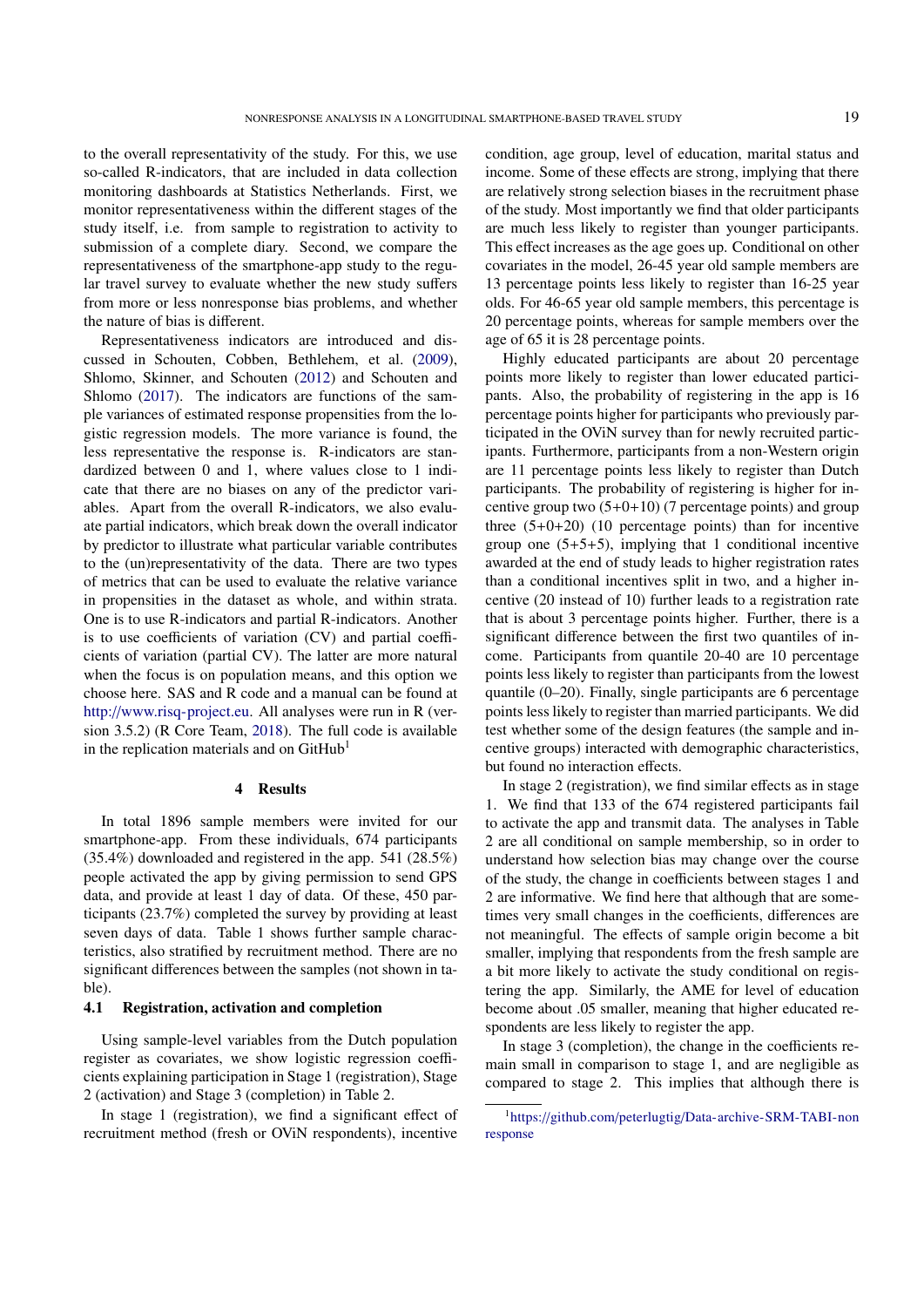|        |  |  |  |  |  | Descriptive statistics taken from register data for the sample, split by recruitment |
|--------|--|--|--|--|--|--------------------------------------------------------------------------------------|
| method |  |  |  |  |  |                                                                                      |

| <b>OVin 2018</b><br>Overall<br>Fresh<br>Population 2018<br>Sample<br>946<br>Sample size (n)<br>1896<br>950<br>Incentive $(\%)$<br>33.5<br>$5 - 5 - 5$<br>33.4<br>33.3<br>33.4<br>33.4<br>33.4<br>$5-10$<br>$5 - 20$<br>33.1<br>33.2<br>33.4<br>Age $(\%)$<br>13.9<br>14.2<br>13.7<br>14.6<br>$16-25$<br>26-45<br>30.0<br>29.1<br>30.9<br>29.3<br>46-65<br>36.3<br>35.7<br>32.9<br>36.8<br>$>65$<br>19.8<br>21.0<br>18.5<br>23.1<br>79.8<br>77.0<br>77.6<br>Drivers license = Yes $(\% )$<br>82.6<br>46.9<br>45.1<br>48.7<br>71.3<br>$Car owner = Yes$<br>5.3<br>Moped owner $=$ Yes<br>5.5<br>5.7<br>5.5<br>HIghest level of education <sup>a</sup><br>5.6<br>Primary<br>4.2<br>2.8<br>9.9<br>11.3<br>11.6<br>10.9<br>21.0<br>Lower secondary<br>Upper secondary/vocational<br>24.7<br>23.2<br>26.3<br>37.3<br>14.9<br>13.4<br>16.3<br><b>Bachelor</b><br>19.5<br>7.9<br>6.4<br>9.3<br>Master<br>10.8<br>39.7<br>34.3<br>Unknown<br>37.0<br>1.4<br>Marital Status (%)<br>51.6<br>50.8<br>Married<br>52.4<br>47.0<br>48.4<br>49.2<br>Single<br>47.6<br>Origin $(\%)^a$<br>Dutch<br>81.1<br>79.0<br>83.3<br>83.9<br>10.8<br>Not-western<br>9.0<br>7.2<br>7.6<br>Western<br>9.9<br>10.3<br>9.6<br>8.6<br>Income percentiles $(\%)^b$<br>16.5<br>12.4<br>$0-20$<br>20.6<br>20.0<br>$21 - 40$<br>21.6<br>26.1<br>17.1<br>20.0<br>$41 - 60$<br>19.3<br>18.7<br>19.9<br>20.0<br>61-80<br>20.8<br>18.4<br>23.3<br>20.0<br>2.5<br>Unknown<br>1.8<br>1.1<br>Gender (%)<br>Male<br>49.3<br>47.4<br>51.3<br>47.9<br>Female<br>50.7<br>52.6<br>48.7<br>52.1<br>Urbanity $(\%)^b$<br>Very strongly<br>21.3<br>21.9<br>20.6<br>23.6<br>25.7<br>25.3<br>26.1<br>25.2<br>Strongly<br>Moderate<br>19.8<br>19.8<br>19.8<br>17.1<br>Little<br>17.7<br>17.0<br>18.4<br>17.2<br>15.6<br><b>Not</b><br>16.1<br>15.1<br>17.0<br>Home Owner (%)<br>66.3<br>67.6<br>68.9<br>66.2<br>Owner<br>31.2<br>Rent<br>29.5<br>31.1<br>27.9<br>Unknown<br>2.8<br>2.5<br>3.2<br>2.6 |  | Split by recruitment method |  |
|------------------------------------------------------------------------------------------------------------------------------------------------------------------------------------------------------------------------------------------------------------------------------------------------------------------------------------------------------------------------------------------------------------------------------------------------------------------------------------------------------------------------------------------------------------------------------------------------------------------------------------------------------------------------------------------------------------------------------------------------------------------------------------------------------------------------------------------------------------------------------------------------------------------------------------------------------------------------------------------------------------------------------------------------------------------------------------------------------------------------------------------------------------------------------------------------------------------------------------------------------------------------------------------------------------------------------------------------------------------------------------------------------------------------------------------------------------------------------------------------------------------------------------------------------------------------------------------------------------------------------------------------------------------------------------------------------------------------------------------------------------------------------------------------------------------------------------------------------------------------------------------------------------------------------------------------|--|-----------------------------|--|
|                                                                                                                                                                                                                                                                                                                                                                                                                                                                                                                                                                                                                                                                                                                                                                                                                                                                                                                                                                                                                                                                                                                                                                                                                                                                                                                                                                                                                                                                                                                                                                                                                                                                                                                                                                                                                                                                                                                                                |  |                             |  |
|                                                                                                                                                                                                                                                                                                                                                                                                                                                                                                                                                                                                                                                                                                                                                                                                                                                                                                                                                                                                                                                                                                                                                                                                                                                                                                                                                                                                                                                                                                                                                                                                                                                                                                                                                                                                                                                                                                                                                |  |                             |  |
|                                                                                                                                                                                                                                                                                                                                                                                                                                                                                                                                                                                                                                                                                                                                                                                                                                                                                                                                                                                                                                                                                                                                                                                                                                                                                                                                                                                                                                                                                                                                                                                                                                                                                                                                                                                                                                                                                                                                                |  |                             |  |
|                                                                                                                                                                                                                                                                                                                                                                                                                                                                                                                                                                                                                                                                                                                                                                                                                                                                                                                                                                                                                                                                                                                                                                                                                                                                                                                                                                                                                                                                                                                                                                                                                                                                                                                                                                                                                                                                                                                                                |  |                             |  |
|                                                                                                                                                                                                                                                                                                                                                                                                                                                                                                                                                                                                                                                                                                                                                                                                                                                                                                                                                                                                                                                                                                                                                                                                                                                                                                                                                                                                                                                                                                                                                                                                                                                                                                                                                                                                                                                                                                                                                |  |                             |  |
|                                                                                                                                                                                                                                                                                                                                                                                                                                                                                                                                                                                                                                                                                                                                                                                                                                                                                                                                                                                                                                                                                                                                                                                                                                                                                                                                                                                                                                                                                                                                                                                                                                                                                                                                                                                                                                                                                                                                                |  |                             |  |
|                                                                                                                                                                                                                                                                                                                                                                                                                                                                                                                                                                                                                                                                                                                                                                                                                                                                                                                                                                                                                                                                                                                                                                                                                                                                                                                                                                                                                                                                                                                                                                                                                                                                                                                                                                                                                                                                                                                                                |  |                             |  |
|                                                                                                                                                                                                                                                                                                                                                                                                                                                                                                                                                                                                                                                                                                                                                                                                                                                                                                                                                                                                                                                                                                                                                                                                                                                                                                                                                                                                                                                                                                                                                                                                                                                                                                                                                                                                                                                                                                                                                |  |                             |  |
|                                                                                                                                                                                                                                                                                                                                                                                                                                                                                                                                                                                                                                                                                                                                                                                                                                                                                                                                                                                                                                                                                                                                                                                                                                                                                                                                                                                                                                                                                                                                                                                                                                                                                                                                                                                                                                                                                                                                                |  |                             |  |
|                                                                                                                                                                                                                                                                                                                                                                                                                                                                                                                                                                                                                                                                                                                                                                                                                                                                                                                                                                                                                                                                                                                                                                                                                                                                                                                                                                                                                                                                                                                                                                                                                                                                                                                                                                                                                                                                                                                                                |  |                             |  |
|                                                                                                                                                                                                                                                                                                                                                                                                                                                                                                                                                                                                                                                                                                                                                                                                                                                                                                                                                                                                                                                                                                                                                                                                                                                                                                                                                                                                                                                                                                                                                                                                                                                                                                                                                                                                                                                                                                                                                |  |                             |  |
|                                                                                                                                                                                                                                                                                                                                                                                                                                                                                                                                                                                                                                                                                                                                                                                                                                                                                                                                                                                                                                                                                                                                                                                                                                                                                                                                                                                                                                                                                                                                                                                                                                                                                                                                                                                                                                                                                                                                                |  |                             |  |
|                                                                                                                                                                                                                                                                                                                                                                                                                                                                                                                                                                                                                                                                                                                                                                                                                                                                                                                                                                                                                                                                                                                                                                                                                                                                                                                                                                                                                                                                                                                                                                                                                                                                                                                                                                                                                                                                                                                                                |  |                             |  |
|                                                                                                                                                                                                                                                                                                                                                                                                                                                                                                                                                                                                                                                                                                                                                                                                                                                                                                                                                                                                                                                                                                                                                                                                                                                                                                                                                                                                                                                                                                                                                                                                                                                                                                                                                                                                                                                                                                                                                |  |                             |  |
|                                                                                                                                                                                                                                                                                                                                                                                                                                                                                                                                                                                                                                                                                                                                                                                                                                                                                                                                                                                                                                                                                                                                                                                                                                                                                                                                                                                                                                                                                                                                                                                                                                                                                                                                                                                                                                                                                                                                                |  |                             |  |
|                                                                                                                                                                                                                                                                                                                                                                                                                                                                                                                                                                                                                                                                                                                                                                                                                                                                                                                                                                                                                                                                                                                                                                                                                                                                                                                                                                                                                                                                                                                                                                                                                                                                                                                                                                                                                                                                                                                                                |  |                             |  |
|                                                                                                                                                                                                                                                                                                                                                                                                                                                                                                                                                                                                                                                                                                                                                                                                                                                                                                                                                                                                                                                                                                                                                                                                                                                                                                                                                                                                                                                                                                                                                                                                                                                                                                                                                                                                                                                                                                                                                |  |                             |  |
|                                                                                                                                                                                                                                                                                                                                                                                                                                                                                                                                                                                                                                                                                                                                                                                                                                                                                                                                                                                                                                                                                                                                                                                                                                                                                                                                                                                                                                                                                                                                                                                                                                                                                                                                                                                                                                                                                                                                                |  |                             |  |
|                                                                                                                                                                                                                                                                                                                                                                                                                                                                                                                                                                                                                                                                                                                                                                                                                                                                                                                                                                                                                                                                                                                                                                                                                                                                                                                                                                                                                                                                                                                                                                                                                                                                                                                                                                                                                                                                                                                                                |  |                             |  |
|                                                                                                                                                                                                                                                                                                                                                                                                                                                                                                                                                                                                                                                                                                                                                                                                                                                                                                                                                                                                                                                                                                                                                                                                                                                                                                                                                                                                                                                                                                                                                                                                                                                                                                                                                                                                                                                                                                                                                |  |                             |  |
|                                                                                                                                                                                                                                                                                                                                                                                                                                                                                                                                                                                                                                                                                                                                                                                                                                                                                                                                                                                                                                                                                                                                                                                                                                                                                                                                                                                                                                                                                                                                                                                                                                                                                                                                                                                                                                                                                                                                                |  |                             |  |
|                                                                                                                                                                                                                                                                                                                                                                                                                                                                                                                                                                                                                                                                                                                                                                                                                                                                                                                                                                                                                                                                                                                                                                                                                                                                                                                                                                                                                                                                                                                                                                                                                                                                                                                                                                                                                                                                                                                                                |  |                             |  |
|                                                                                                                                                                                                                                                                                                                                                                                                                                                                                                                                                                                                                                                                                                                                                                                                                                                                                                                                                                                                                                                                                                                                                                                                                                                                                                                                                                                                                                                                                                                                                                                                                                                                                                                                                                                                                                                                                                                                                |  |                             |  |
|                                                                                                                                                                                                                                                                                                                                                                                                                                                                                                                                                                                                                                                                                                                                                                                                                                                                                                                                                                                                                                                                                                                                                                                                                                                                                                                                                                                                                                                                                                                                                                                                                                                                                                                                                                                                                                                                                                                                                |  |                             |  |
|                                                                                                                                                                                                                                                                                                                                                                                                                                                                                                                                                                                                                                                                                                                                                                                                                                                                                                                                                                                                                                                                                                                                                                                                                                                                                                                                                                                                                                                                                                                                                                                                                                                                                                                                                                                                                                                                                                                                                |  |                             |  |
|                                                                                                                                                                                                                                                                                                                                                                                                                                                                                                                                                                                                                                                                                                                                                                                                                                                                                                                                                                                                                                                                                                                                                                                                                                                                                                                                                                                                                                                                                                                                                                                                                                                                                                                                                                                                                                                                                                                                                |  |                             |  |
|                                                                                                                                                                                                                                                                                                                                                                                                                                                                                                                                                                                                                                                                                                                                                                                                                                                                                                                                                                                                                                                                                                                                                                                                                                                                                                                                                                                                                                                                                                                                                                                                                                                                                                                                                                                                                                                                                                                                                |  |                             |  |
|                                                                                                                                                                                                                                                                                                                                                                                                                                                                                                                                                                                                                                                                                                                                                                                                                                                                                                                                                                                                                                                                                                                                                                                                                                                                                                                                                                                                                                                                                                                                                                                                                                                                                                                                                                                                                                                                                                                                                |  |                             |  |
|                                                                                                                                                                                                                                                                                                                                                                                                                                                                                                                                                                                                                                                                                                                                                                                                                                                                                                                                                                                                                                                                                                                                                                                                                                                                                                                                                                                                                                                                                                                                                                                                                                                                                                                                                                                                                                                                                                                                                |  |                             |  |
|                                                                                                                                                                                                                                                                                                                                                                                                                                                                                                                                                                                                                                                                                                                                                                                                                                                                                                                                                                                                                                                                                                                                                                                                                                                                                                                                                                                                                                                                                                                                                                                                                                                                                                                                                                                                                                                                                                                                                |  |                             |  |
|                                                                                                                                                                                                                                                                                                                                                                                                                                                                                                                                                                                                                                                                                                                                                                                                                                                                                                                                                                                                                                                                                                                                                                                                                                                                                                                                                                                                                                                                                                                                                                                                                                                                                                                                                                                                                                                                                                                                                |  |                             |  |
|                                                                                                                                                                                                                                                                                                                                                                                                                                                                                                                                                                                                                                                                                                                                                                                                                                                                                                                                                                                                                                                                                                                                                                                                                                                                                                                                                                                                                                                                                                                                                                                                                                                                                                                                                                                                                                                                                                                                                |  |                             |  |
|                                                                                                                                                                                                                                                                                                                                                                                                                                                                                                                                                                                                                                                                                                                                                                                                                                                                                                                                                                                                                                                                                                                                                                                                                                                                                                                                                                                                                                                                                                                                                                                                                                                                                                                                                                                                                                                                                                                                                |  |                             |  |
|                                                                                                                                                                                                                                                                                                                                                                                                                                                                                                                                                                                                                                                                                                                                                                                                                                                                                                                                                                                                                                                                                                                                                                                                                                                                                                                                                                                                                                                                                                                                                                                                                                                                                                                                                                                                                                                                                                                                                |  |                             |  |
|                                                                                                                                                                                                                                                                                                                                                                                                                                                                                                                                                                                                                                                                                                                                                                                                                                                                                                                                                                                                                                                                                                                                                                                                                                                                                                                                                                                                                                                                                                                                                                                                                                                                                                                                                                                                                                                                                                                                                |  |                             |  |
|                                                                                                                                                                                                                                                                                                                                                                                                                                                                                                                                                                                                                                                                                                                                                                                                                                                                                                                                                                                                                                                                                                                                                                                                                                                                                                                                                                                                                                                                                                                                                                                                                                                                                                                                                                                                                                                                                                                                                |  |                             |  |
|                                                                                                                                                                                                                                                                                                                                                                                                                                                                                                                                                                                                                                                                                                                                                                                                                                                                                                                                                                                                                                                                                                                                                                                                                                                                                                                                                                                                                                                                                                                                                                                                                                                                                                                                                                                                                                                                                                                                                |  |                             |  |
|                                                                                                                                                                                                                                                                                                                                                                                                                                                                                                                                                                                                                                                                                                                                                                                                                                                                                                                                                                                                                                                                                                                                                                                                                                                                                                                                                                                                                                                                                                                                                                                                                                                                                                                                                                                                                                                                                                                                                |  |                             |  |
|                                                                                                                                                                                                                                                                                                                                                                                                                                                                                                                                                                                                                                                                                                                                                                                                                                                                                                                                                                                                                                                                                                                                                                                                                                                                                                                                                                                                                                                                                                                                                                                                                                                                                                                                                                                                                                                                                                                                                |  |                             |  |
|                                                                                                                                                                                                                                                                                                                                                                                                                                                                                                                                                                                                                                                                                                                                                                                                                                                                                                                                                                                                                                                                                                                                                                                                                                                                                                                                                                                                                                                                                                                                                                                                                                                                                                                                                                                                                                                                                                                                                |  |                             |  |
|                                                                                                                                                                                                                                                                                                                                                                                                                                                                                                                                                                                                                                                                                                                                                                                                                                                                                                                                                                                                                                                                                                                                                                                                                                                                                                                                                                                                                                                                                                                                                                                                                                                                                                                                                                                                                                                                                                                                                |  |                             |  |
|                                                                                                                                                                                                                                                                                                                                                                                                                                                                                                                                                                                                                                                                                                                                                                                                                                                                                                                                                                                                                                                                                                                                                                                                                                                                                                                                                                                                                                                                                                                                                                                                                                                                                                                                                                                                                                                                                                                                                |  |                             |  |
|                                                                                                                                                                                                                                                                                                                                                                                                                                                                                                                                                                                                                                                                                                                                                                                                                                                                                                                                                                                                                                                                                                                                                                                                                                                                                                                                                                                                                                                                                                                                                                                                                                                                                                                                                                                                                                                                                                                                                |  |                             |  |
|                                                                                                                                                                                                                                                                                                                                                                                                                                                                                                                                                                                                                                                                                                                                                                                                                                                                                                                                                                                                                                                                                                                                                                                                                                                                                                                                                                                                                                                                                                                                                                                                                                                                                                                                                                                                                                                                                                                                                |  |                             |  |
|                                                                                                                                                                                                                                                                                                                                                                                                                                                                                                                                                                                                                                                                                                                                                                                                                                                                                                                                                                                                                                                                                                                                                                                                                                                                                                                                                                                                                                                                                                                                                                                                                                                                                                                                                                                                                                                                                                                                                |  |                             |  |
|                                                                                                                                                                                                                                                                                                                                                                                                                                                                                                                                                                                                                                                                                                                                                                                                                                                                                                                                                                                                                                                                                                                                                                                                                                                                                                                                                                                                                                                                                                                                                                                                                                                                                                                                                                                                                                                                                                                                                |  |                             |  |
|                                                                                                                                                                                                                                                                                                                                                                                                                                                                                                                                                                                                                                                                                                                                                                                                                                                                                                                                                                                                                                                                                                                                                                                                                                                                                                                                                                                                                                                                                                                                                                                                                                                                                                                                                                                                                                                                                                                                                |  |                             |  |

<sup>a</sup> For explanation about the Dutch school system. see https://[www.nu](https://www. nuffic.nl/en/subjects/education-in-the-netherlands/)ffic.nl/en/subject s/[education-in-the-netherlands](https://www. nuffic.nl/en/subjects/education-in-the-netherlands/)/  $\frac{b}{b}$  For the official cut-offs and calculations. see [https:](https://www.cbs.nl/nl-nl/onze-diensten/methoden/classificaties) //www.cbs.nl/nl-nl/[onze-diensten](https://www.cbs.nl/nl-nl/onze-diensten/methoden/classificaties)/methoden/classificaties

Table 1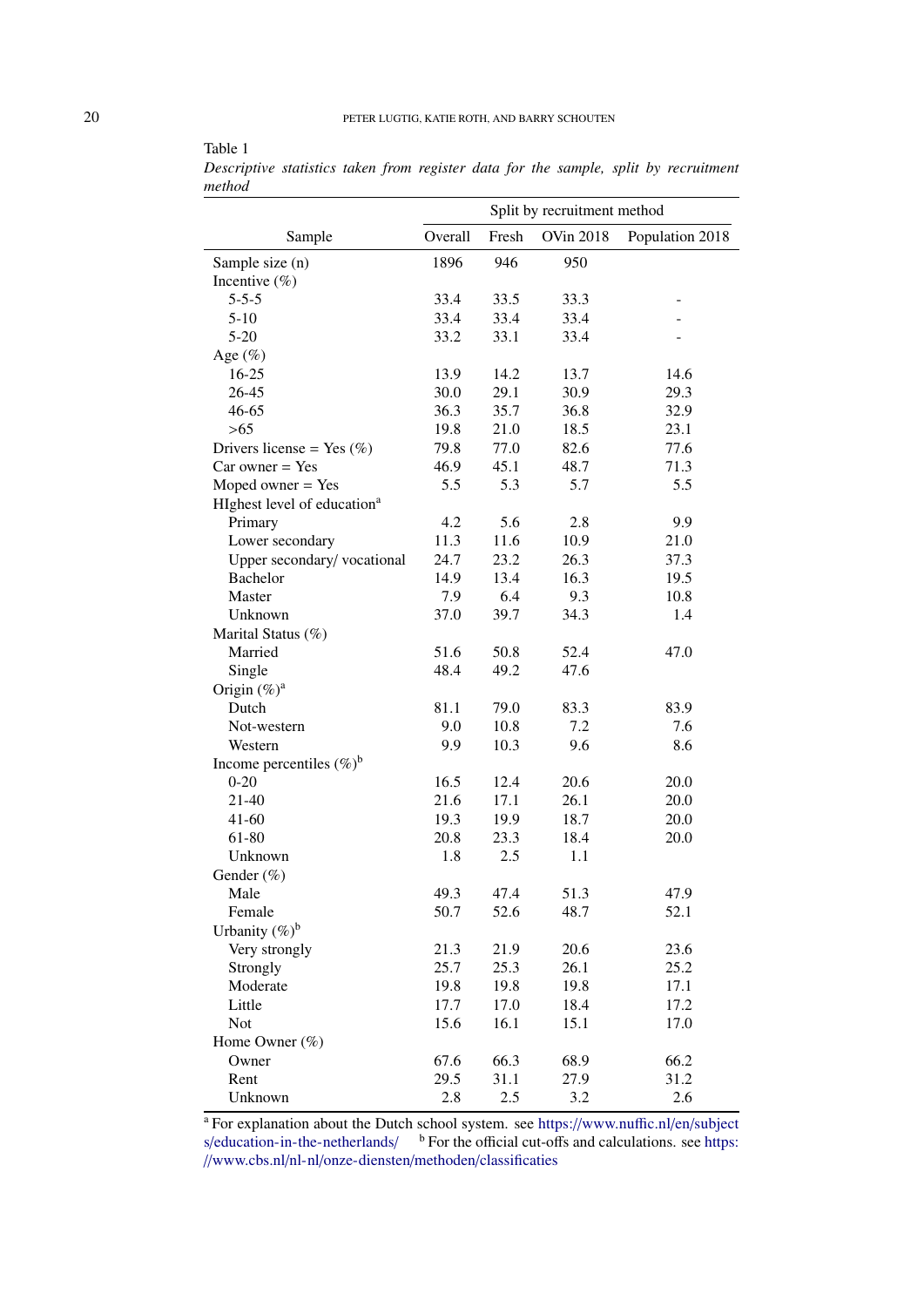dropout over the course of the study (91 participants do not complete the study), this does not affect the selectivity of the study, beyond the bias that was introduced in stage 1 and 2.

A further question we turn to now is what these findings imply for the overall selectivity of the study. How representative is the smartphone-based travel app?

#### 4.2 Representativeness and nonresponse bias

The smartphone-app. We again consider the three stages of response, i.e. registration of the app, activation and completion of the 7-day diary study. For each of the stages we will evaluate the R-indicator, and Coefficient of Variation (CV) to evaluate the overall representativeness of both the smartphone-app study, and compare our estimates to those to the OViN diary-study. In order to conform to the standard monitoring of OViN at Statistics Netherlands, we use a model with the following seven variables:

• Ethnicity: native,  $1<sup>st</sup>$  generation non-western,  $2<sup>nd</sup>$  generation non-western,  $1<sup>st</sup>$  generation western,  $2<sup>nd</sup>$  generation western

• AgeClasses: 12-17, 18-24, 25-29, . . . , 65-69, 70-74, 75 and older

• IncomeClasses: No registered income,  $1<sup>st</sup>$  quintile,  $2<sup>nd</sup>$ quintile,  $\dots$ ,  $5<sup>th</sup>$  quintile

• Urbanity: Not, little, moderate, strong, very strong

• CarHH: No cars in household, one car in household, two cars in household, three or more cars in household

- Moped: Yes or no owner of a moped
- License: Yes or no having a driver's license

Note that the variable coding differs slightly from the previous analyses: Ethnicity and age classes are more detailed and educational level, gender, home ownership and marital status are omitted. In the case of educational level this is a pity; educational level has only been administered fairly recently in the population register of the Netherlands, and as such is missing for most older respondents or respondents with a migration background. The reason that we here choose to use a different set of characteristics is that we want to be able to compare R-indicators for both the new smartphone-app study, and the OViN in diary study. Because we are not able to retroactively link other register data to 2016 OViN, we therefore adjust our covariates in this section.

Figure 3 presents a response-representativeness plot, or RR-plot, for the three stages. The vertical axis has the Rindicators and the horizontal axis the response rates. The diagonal lines represent constant values of the CV. The vertical bars around the points correspond to 95% confidence intervals. Obviously, the response rate is lowest for a complete diary and highest for registration. The R-indicator decreases slightly, but not significantly, when registered respondents drop-out. In general, representativeness is relatively low.

Next, we consider the variable-level partial CV for the three stages. Figure 4 gives the dashboard bar charts with un-



*Figure 3*. RR-plot for app registration, any app activity and complete app diary.

conditional and conditional partial CVs for each of the three stages. The unconditional values present the contribution of the variable to response propensity variance. The conditional values give the unique contribution of the variables adjusted for collinearity. Next, we consider the variable-level partial CV for the three stages.

From Figure 4, we can conclude that representativeness changes only slightly from registration to completion of the study, confirming our earlier findings from Table 2. The strongest contributions come from age and income. The variables that are directly relevant for the travel survey; car and moped ownership and driver's license, give relatively small contributions, especially when adjusted for collinearity. The latter is a positive finding. It should be noted, however, that confidence intervals are still relatively wide for a sample size of 1900 and conclusions need to be drawn with care. We will consider category-level partial CVs in the next section when comparing representativeness to the regular survey.

Comparing variable level bias between app and diary. Response rates in OViN 2016 are 18.3% for the web survey, which then increases to 54.8% after CATI and CAPI fieldwork. We find that the web-response in the survey is thus about 12% points lower than in the smartphone-study, but after other modes are added, the response is much higher. Figure 5 gives the variable-level partial CV for the app-based survey, the online response for OViN 2016 and the total response for OViN 2016 (including telephone and face-toface). We can make a number of observations: First, the regular online response in the 2016 OViN study shows strong similarity in representativeness on the variable level to the 2018 smartphone-app study. The same variables—age and income—stand out as most influential. Second, the partial CV's have a similar order of magnitude as well for these two sets of responses. Third, the full mixed-mode response is much more representative on all variables. We may conclude from these observations that an online questionnaire or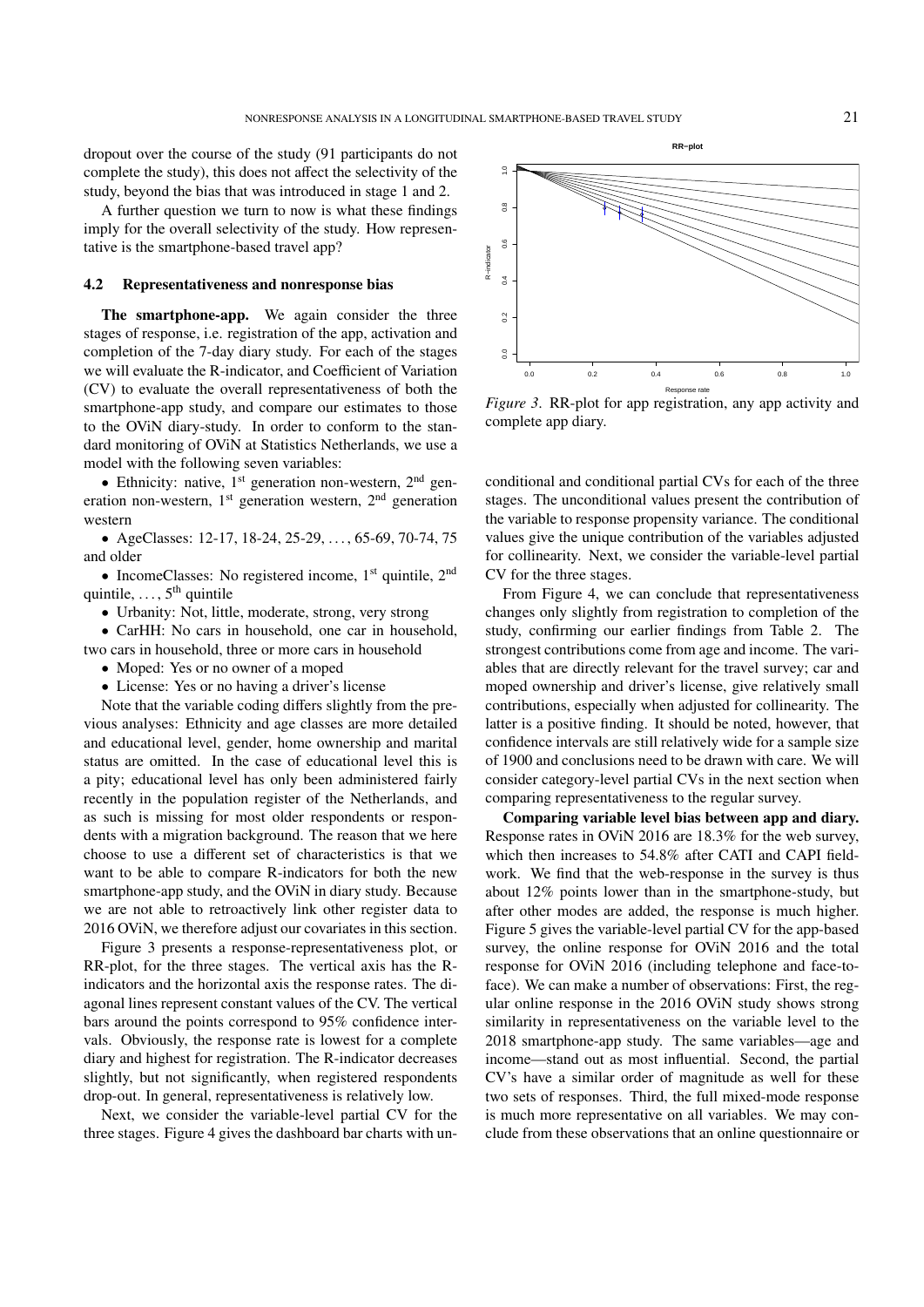| Logistic regression results using registation, activation and completion as outcomes |                                                     |                                                     |                                             |                                                     |                                                     |                    |                                                 |                      |                                             |
|--------------------------------------------------------------------------------------|-----------------------------------------------------|-----------------------------------------------------|---------------------------------------------|-----------------------------------------------------|-----------------------------------------------------|--------------------|-------------------------------------------------|----------------------|---------------------------------------------|
|                                                                                      |                                                     | Registration (yes=674)                              |                                             |                                                     | Activation (yes=541)                                |                    |                                                 | Completion (yes=450) |                                             |
|                                                                                      | Coef.                                               | Std. Err.                                           | AME                                         | Coef.                                               | Std. Err                                            | $\Delta \text{ME}$ | Coef.                                           | Std. Err.            | AME                                         |
| Intercept                                                                            | $\frac{1}{2}$                                       | 0.41                                                |                                             | $-1.10$                                             | 0.44                                                |                    | $-2.04$                                         | 0.51                 | $\mathbf{I}$                                |
| Sample: ref= fresh                                                                   | 0.77                                                | 0.10                                                | 0.16                                        | 99.0                                                | 0.11                                                | 0.12               | 0.56                                            | $0.12\,$             | $0.12$                                      |
| Incentive (ref=5+5+5+5)                                                              |                                                     |                                                     |                                             |                                                     |                                                     |                    |                                                 |                      |                                             |
| $5 + 10$                                                                             | 0.38                                                |                                                     | 0.07                                        |                                                     | 0.14                                                | 90.0               | $0.31\,$                                        |                      | 90.06                                       |
| $5 + 20$                                                                             | 0.52                                                | 0.13                                                | 0.10                                        | $0.32^{*}$                                          | 0.13                                                | $60.09$            | 0.55                                            | $0.15$<br>$0.14$     | 60.09                                       |
| Age (ref=18-25)                                                                      |                                                     |                                                     |                                             |                                                     |                                                     |                    |                                                 |                      |                                             |
| 26-45                                                                                | $-0.66$                                             | 0.19                                                | $-0.14$                                     | $-0.60$                                             | 0.20                                                | $-0.12$            | $-0.42$                                         | 0.21                 | $-0.12$                                     |
| 46-65                                                                                | $-0.94$                                             |                                                     | $-0.20$                                     | $-0.98$                                             |                                                     |                    |                                                 |                      | $-0.20$                                     |
| 59<                                                                                  | $-1.39$                                             |                                                     | $-0.28$                                     | $-1.41$                                             |                                                     | $-0.26$            | $-0.89$ <sup>3</sup>                            | $0.22\,$             | $-0.26$                                     |
| $Drivers$ license (ref=no)                                                           | 0.24                                                | $\begin{array}{c} 0.20 \\ 0.24 \\ 0.17 \end{array}$ | 0.05                                        | 0.33                                                | $\begin{array}{c} 0.21 \\ 0.25 \\ 0.18 \end{array}$ | 90.06              | 0.36                                            | 610                  | 0.06                                        |
| Car owner (ref=no)                                                                   |                                                     |                                                     | 0.02                                        |                                                     |                                                     | 0.03               | $0.13\,$                                        | 0.13                 |                                             |
| Moped owner (ref=no)                                                                 | $\begin{array}{c} 0.10 \\ 0.08 \end{array}$         | $\begin{array}{c} 0.12 \\ 0.23 \end{array}$         | $0.02\,$                                    | $0.15$<br>0.24                                      | $\begin{array}{c} 0.12 \\ 0.23 \end{array}$         | 0.05               | $0.04\,$                                        | 0.26                 | $\begin{array}{c} 0.02 \\ 0.01 \end{array}$ |
| HIghest level of education (ref=primary school)                                      |                                                     |                                                     |                                             |                                                     |                                                     |                    |                                                 |                      |                                             |
| Lower secondary                                                                      | $-0.05$                                             |                                                     | $-0.01$                                     | $-0.04$                                             | 0.35                                                | $-0.01$            | 0.40                                            | 0.43                 | $-0.01$                                     |
| Higher sec./vocational                                                               | $0.48\,$                                            | 0.33                                                | 60'0                                        | $\begin{array}{c} 0.22 \\ 0.77 \\ 0.80 \end{array}$ | 0.34                                                | $0.04\,$           | $0.63$<br>1.08 i                                | 0.41                 | $0.04$                                      |
| <b>Bachelor</b>                                                                      | $0.95^{\circ}$                                      | 0.33                                                | $\begin{array}{c} 0.20 \\ 0.19 \end{array}$ |                                                     | 0.35                                                | 0.15               |                                                 | 0.42                 | 0.15                                        |
| <b>Master</b>                                                                        |                                                     |                                                     |                                             |                                                     |                                                     |                    |                                                 | 0.45                 |                                             |
| Unknown                                                                              |                                                     | $\begin{array}{c} 0.32 \\ 0.12 \end{array}$         | 0.05                                        | 90.0                                                | $0.34$<br>0.13                                      | $10.0\,$           | $\frac{0.50}{-0.28}$                            | 0.41                 | $-0.06$                                     |
| Marital Status (ref=married)                                                         | $-0.38$<br>-0.31                                    |                                                     | $-0.06$                                     | $-0.35$                                             |                                                     | $-0.06$            |                                                 | 0.14                 | $-0.06$                                     |
| Origin (ref=Dutch)                                                                   |                                                     |                                                     |                                             |                                                     |                                                     |                    |                                                 |                      |                                             |
| Not-western                                                                          | $-0.60$ <sup>*</sup>                                | $\begin{array}{c} 0.22 \\ 0.18 \end{array}$         | $-0.11$                                     | $-0.80$ <sup>3</sup>                                | 0.24                                                | $-0.13$            | $-0.52^*$                                       | $0.27\,$ $\,$        | $-0.13$<br>-0.08                            |
| Western                                                                              |                                                     |                                                     | $-0.05$                                     | $-0.46$                                             |                                                     |                    |                                                 |                      |                                             |
| Income (ref=1-20)                                                                    |                                                     |                                                     |                                             |                                                     |                                                     |                    |                                                 |                      |                                             |
| $21 - 40$                                                                            | $-0.53$                                             |                                                     | $-0.10$                                     | $-0.40$                                             | 0.25                                                | $-0.06$            | $-0.39$                                         | 0.25                 | $-0.06$                                     |
| $41 - 60$                                                                            | $0.15\,$                                            | 0.23                                                | $0.03\,$                                    | 0.24                                                | $0.23\,$                                            | $0.04$             | $0.22\,$                                        |                      | $0.04$                                      |
| $08 - 19$                                                                            | $\begin{array}{c} 0.38 \\ 0.35 \\ 0.10 \end{array}$ | $\begin{array}{c} 0.21 \\ 0.22 \\ 0.58 \end{array}$ | 90.0                                        | 0.38                                                | 0.23                                                | 0.07               | 0.34                                            | 0.24                 | 0.07                                        |
| $001 - 18$                                                                           |                                                     |                                                     | 0.07                                        | 0.27                                                | $0.23\,$                                            | 0.05               | $\begin{array}{c} 0.27 \\ -0.93 \\ \end{array}$ | 0.25                 | 0.05                                        |
| Unknown                                                                              |                                                     |                                                     | 0.02                                        | $-0.39$                                             | $\frac{0.80}{0.11}$                                 | $-0.03$            |                                                 | 1.07                 | $-0.06$                                     |
| Female (ref=male)                                                                    |                                                     |                                                     | 0.03                                        |                                                     |                                                     |                    |                                                 | 0.12                 | $0.03\,$                                    |
| Urbanity (ref= very strong)                                                          |                                                     |                                                     |                                             |                                                     |                                                     |                    |                                                 |                      |                                             |
| $\operatorname{Strong}$                                                              | $-0.02$                                             |                                                     | $-0.01$                                     | $-0.15$                                             |                                                     | $-0.03$            | $-0.06$                                         | 0.18                 | $-0.03$                                     |
| Moderate                                                                             | $-0.03$                                             | $0.16$<br>0.17                                      | $-0.01$                                     | $-0.13$                                             | $0.17$<br>0.18                                      | $-0.02$            | $-0.09$                                         | 0.19                 | $-0.02$                                     |
| Little                                                                               | $-0.01$                                             | $\begin{array}{c} 0.17 \\ 0.18 \end{array}$         | 0.00                                        | $-0.16$                                             | $\begin{array}{c} 0.18 \\ 0.19 \end{array}$         | $-0.03$            | 0.00                                            | 61.0                 | $-0.03$                                     |
| Not                                                                                  |                                                     |                                                     | $-0.06$                                     | $-0.41$                                             |                                                     | $-0.07$            | $-0.27$                                         | $0.21\,$             | $-0.07$                                     |
| Homeownership (ref=owner)                                                            |                                                     |                                                     |                                             |                                                     |                                                     |                    |                                                 |                      |                                             |
| Rent                                                                                 | $0.07$<br>33                                        | $0.14$<br>$0.32$                                    | 10.0                                        | $-0.09$                                             | 0.15                                                | $-0.02$            | $-0.04$                                         | 0.16                 | $-0.02$                                     |
| Unknown                                                                              |                                                     |                                                     | $-0.06$                                     | $-0.63$                                             | 0.34                                                | $-0.10$            | $-0.72$                                         |                      | $-0.10$                                     |
| Sample size is 1896                                                                  |                                                     |                                                     |                                             |                                                     |                                                     |                    |                                                 |                      |                                             |

Table 2<br>Logistic regression results using registation, activation and completion as outcomes

\* *p* < 0.01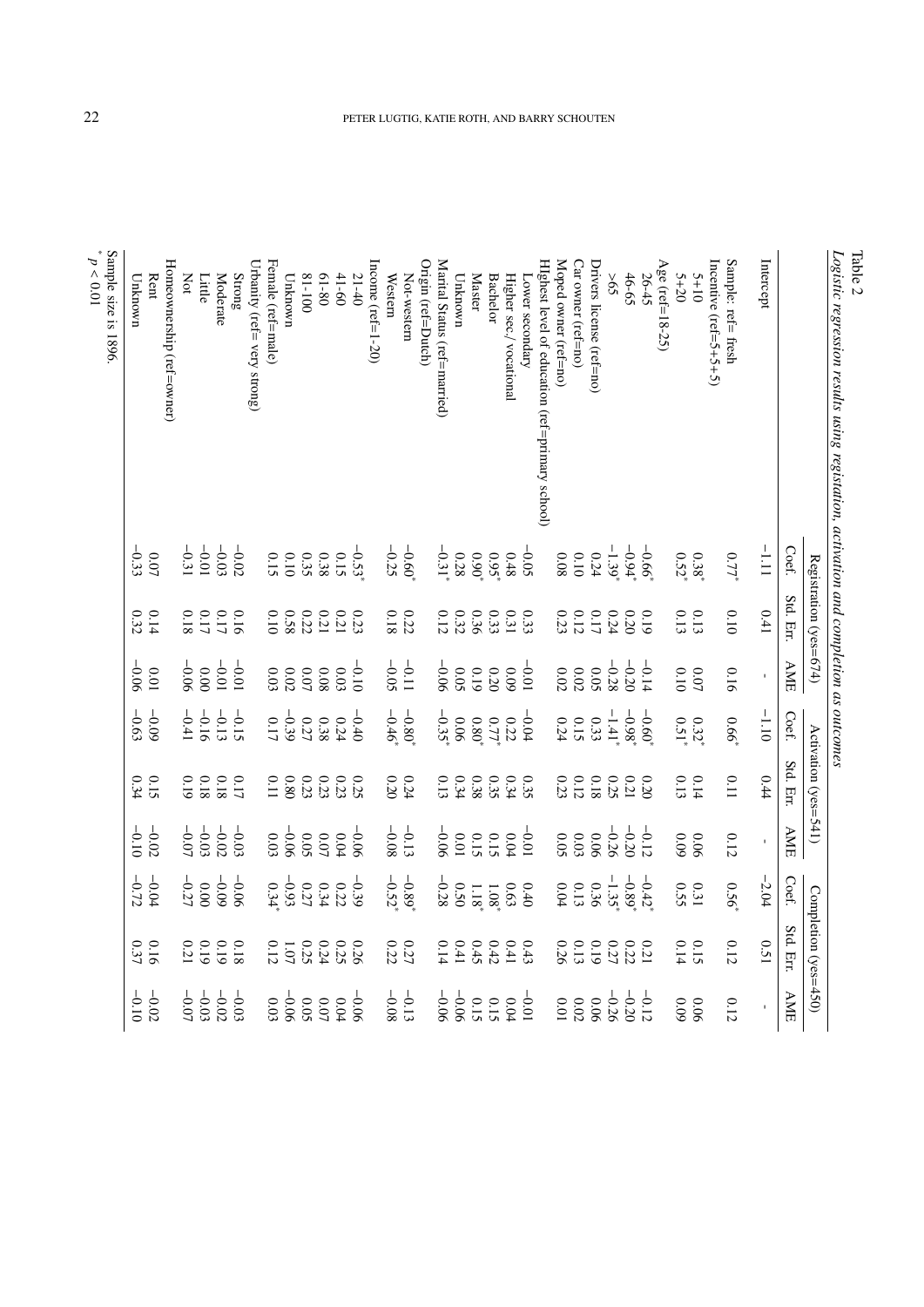

*Figure 4*. Unconditional and conditional variable-level partial CV for registration, activity and complete diary. Yellow and white bars represent, respectively, unconditional and conditional partial CV. 95% confidence intervals based on normal approximation are included



*Figure 5*. Unconditional and conditional variable-level partial CV for the app-based survey complete diary (upper panel), the online response to the regular survey (middle panel) and the total response to the regular survey (lower panel). Yellow and white bars represent, respectively, unconditional and conditional partial CV. 95% confidence intervals based on normal approximation are included.

an app result in similar representativeness overall. It would however still be possible that the different variables contribute differently towards the R-indicator. To see this, we need to look at the category-level partial CV.

Figure 6 shows the category-level partial CV for the variable age, which contributes most to the CV in both the smartphone-app and OViN. Category-level partial CVs include a positive-negative sign to indicate overrepresentation and underrepresentation, respectively. While the two variables have similar contributions to response propensity variance, the nature of the contributions is almost reverse. Younger age classes are overrepresented in the app-based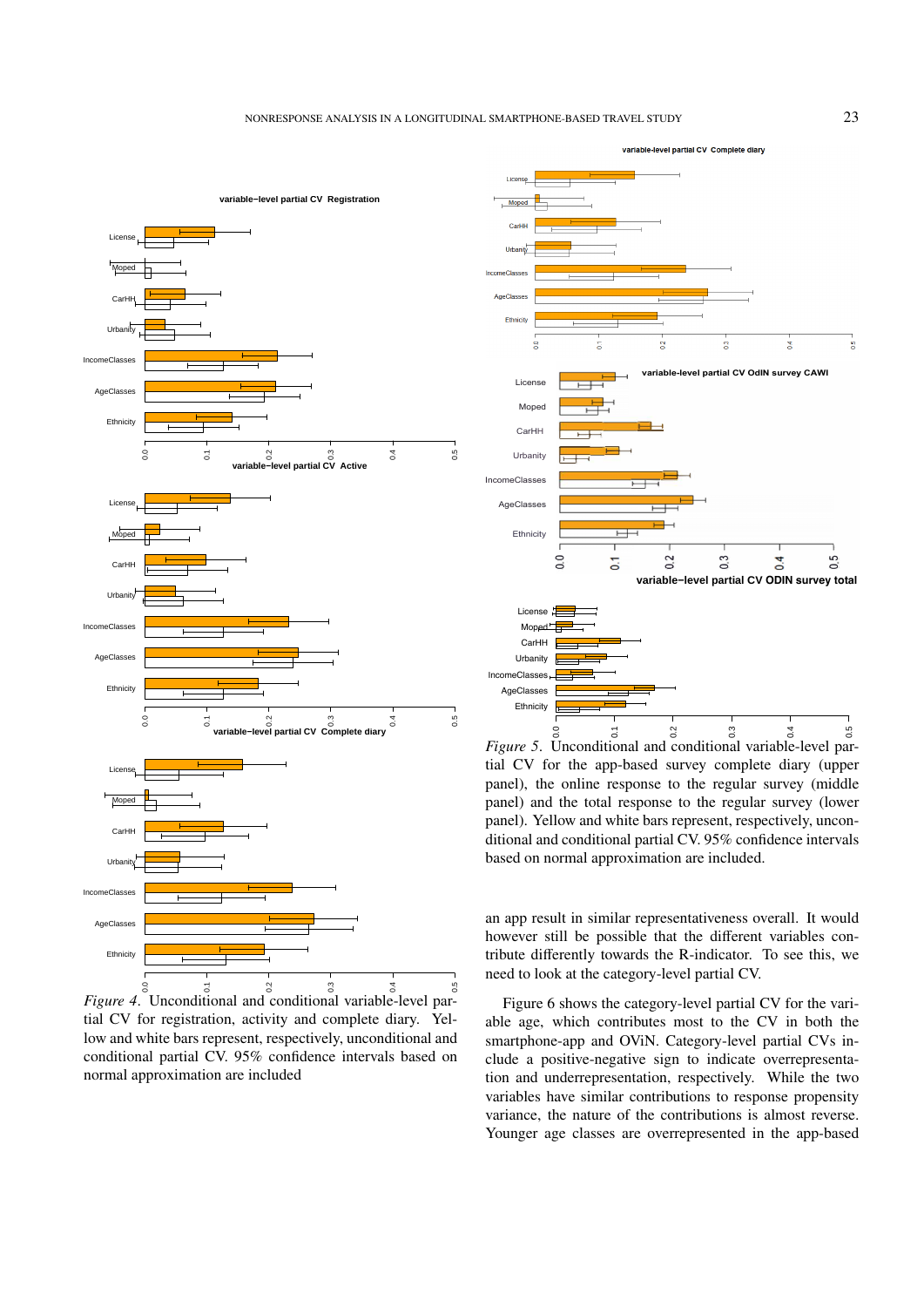

included. Incomes to the reginal values. The wall wine values. *Figure 6*. Unconditional and conditional category-level partial CV for the app-based survey complete diary and the online response to the regular survey. Yellow and white bars 95% confidence intervals based on normal approximation are

very relevant from a survey design point of view. If there are ular online survey. This finding may not be surprising, but is survey, whereas older age classes are more present in the regwe may be able to reduce nonresponse bias on age. ways in which we can combine both types of data collection,

#### 5 Conclusion and discussion

In this paper we investigated nonresponse in a new travel study conducted using a smartphone app. We analyzed nonresponse patterns in order to understand nonresponse bias in the study. Variables available for all sample members from the Dutch population register allowed us to establish that there are substantial nonresponse biases in the study. Most of these biases are introduced in the recruitment phase of the study. Despite the fact that our recruitment rate was relatively high (30%) we found that strong biases in especially age and level of education exist. Older and lower educated sample members were much less likely to participate. These

biases persist throughout the study. After registering for the study, biases did not get worse or better in the next two stages we analyzed (activation and completion). We also found that higher incentives lead to a much better participation rate.

puted the R-indicator using the same register variables for the OViN travel diary study which was the smartphone app studies however. Whereas in survey research there are problems with getting an adequate response rate among younger Overall, these biases lead to an R-indicator for the study that is about .70, which is rather low. When we comstudy sought to replace and which was conducted through an 'old-fashioned' web diary, we found that the representativity of that diary-survey was similarly low. Interestingly, when partial indicators were evaluated at the variable level, we found that the biases in both designs are in opposite directions: whereas the response rate for people under the age of 25 in the smartphone app study is about 20% points higher than for people over 45, it is about 20% points lower in the earlier diary study. These findings may be a bit particular to the specific smartphone app we used and may vary somewhat with time. They are in line with findings from other respondents, smartphone-based studies find it easier to attract young respondents.

Future studies could investigate further how the combination of a web or mixed-mode survey and mobile app works best. The smartphone app can be introduced within a broader mixed-mode fieldwork strategy, although that would lead to challenges in data harmonization across the different modes being used in the study.

study (the number of trips, modes used and distance traveled), these variables would need to be included in post-We found that age and level of education were the main drivers of nonresponse bias. Because these variables are also related to various substantive outcome measures of the survey adjustments for nonresponse. In our case, it would be possible to weight the data in order to correct to some degree for bias due to unit-nonresponse. Other travel studies often do not have the ability to sample from rich register data, and therefore also cannot correct for unit-nonresponse.

Weighting for unit-nonresponse alone does not solve the missing data problem however. For missing data within the study, a more sophisticated method is needed that currently does not exist. Even when respondents complete 7 days of the study, we often find that data are missing for short periods every day due to battery issues, technical problems, or respondents not taking their phone with them. Because of these missing episodes, estimates of for example the distance traveled are severely underestimated if one would use the location data naively. Before one can weight the data to deal with unit-nonresponse, it is necessary to deal with missing sections of trips, or missing hours or days within the app study. Data may be imputed at the level of individual location at particular times in case short sections of trips are missing,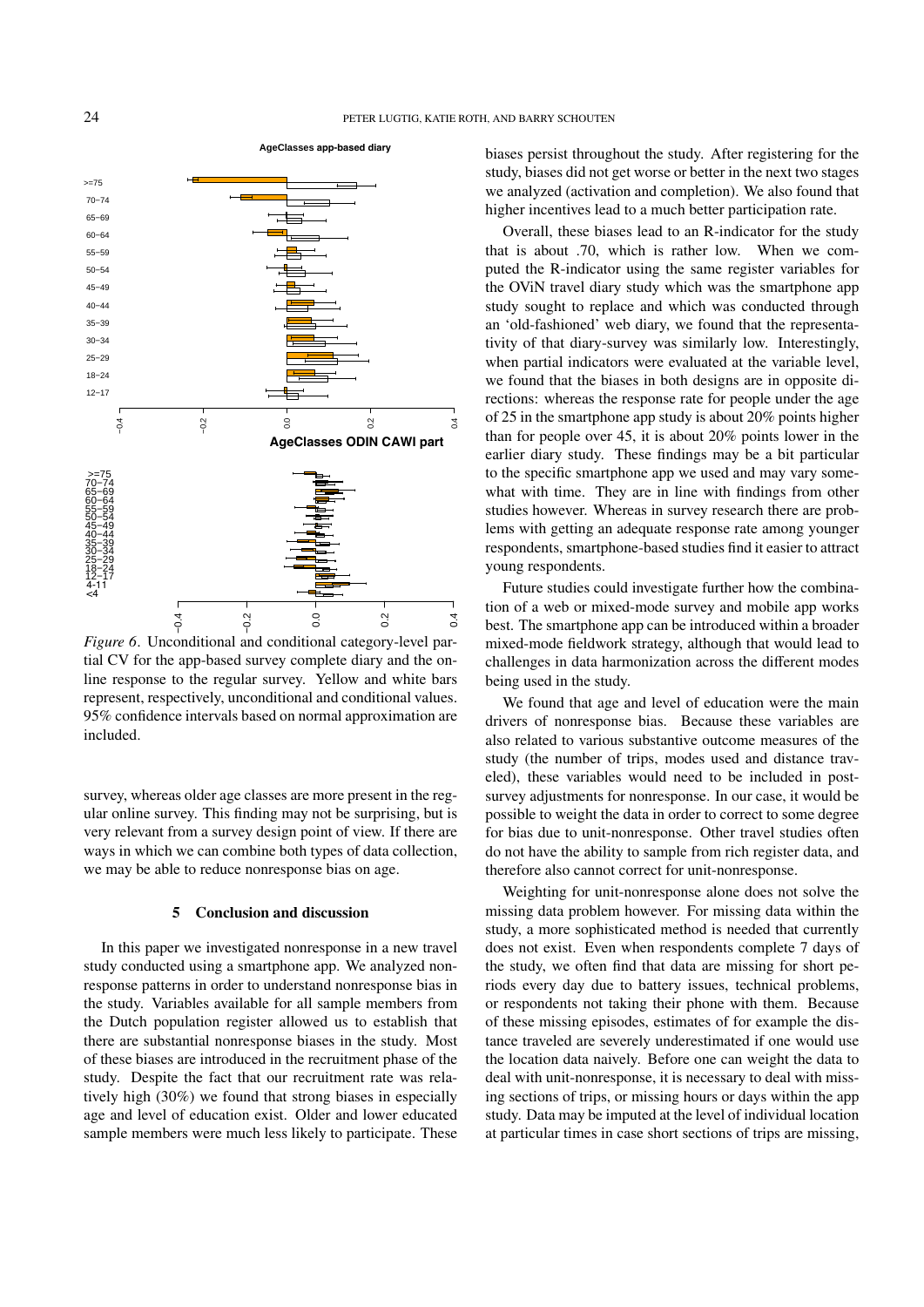but probably have to be imputed at the aggregate track level when parts of a day are missing. Only after these steps can weighting be used to effectively correct for unit-nonresponse. Age and level of education would in such models be important covariates.

Two further findings stand out. The method to recruit respondents directly into an app yielded a response rate that is 16 percentage points lower than the response rate for respondents who earlier participated in OViN. However, one has to remember that OViN itself has a response rate of about 50%, and that conditional on the sample as a whole direct recruitment into the app was more successful. Similarly, we found that higher incentives lead to higher participation rates. However, we also find that the condition where conditional incentives are split across two moments (5+5+5) yielded about 6 percentage points lower response rates than the condition with only one conditional incentive  $(5+0+10)$ . The total amount of the incentive is the same in these two conditions and it is easier to receive the incentives in the 5+5+5 condition. Yet, respondents prefer the 5+0+10 condition. We have to speculate why this is, but imagine that the simpler incentive structure with a higher conditional incentive appeals more. Although not tested in this study, the combination of an unconditional 5 euro incentive in combination with a conditional incentive seemed to work well. We did not find any interaction effects with the demographic variables we also tested, implying that the incentives we tested work similarly across demographic groups. Future rounds of the app should focus on methods to attract older and especially lower educated respondents. Different incentives structures may help to attract these underrepresented groups.

All in all, this new method to measure mobility is definitely promising. In a smartphone app a diary, GPS tracking and questions can be combined into one single study. The data resulting from this study is far more fine-grained and rich than could ever be achieved with a traditional diary study. We have also seen that it is possible to collect seven days of data, which goes beyond what diary studies normally collect. Nonresponse is however still an issue in doing a smartphone app study among the general population, and perhaps even more so than in traditional surveys or diary studies.

#### Acknowledgements

We are thankful to Danielle McCool and Laurent Smeets for help in the analyses for this paper. We also want to thank the department of infrastructure from the Ministry of Transport, Public Works and Water Management, and Statistics Netherlands for funding of the data collected for this project.

#### References

<span id="page-12-4"></span>Bayart, C., & Bonnell, P. (2007). Web surveys: An opportunity to reduce non-response in traditional household travel survey. In *11th world conference on transport researchworld conference on transport research society*.

- <span id="page-12-10"></span>Bethlehem, J., Cobben, F., & Schouten, B. (2011). *Handbook of nonresponse in household surveys*. John Wiley & Sons.
- <span id="page-12-12"></span>Bricka, S. (2008). Non-response challenges in GPS-based surveys. In *8th international conference on survey methods in transport* (pp. 25–31).
- <span id="page-12-13"></span>Bricka, S., & Bhat, C. R. (2006). Comparative analysis of global positioning system–based and travel surveybased data. *Transportation Research Record*, *1972*(1), 9–20.
- <span id="page-12-6"></span>Bricka, S., Sen, S., Paleti, R., & Bhat, C. R. (2012). An analysis of the factors influencing differences in surveyreported and GPS-recorded trips. *Transportation research part C: emerging technologies*, *21*(1), 67–88.
- <span id="page-12-0"></span>Centraal Bureau Voor De Statistiek (CBS), & Rijkswaterstaat (RWS). (2018). Onderzoek verplaatsingen in nederland 2017—ovin 2017. doi:10. 17026/[DANS - XXT -](https://doi.org/10.17026/DANS-XXT-9D28) [9D28](https://doi.org/10.17026/DANS-XXT-9D28)
- <span id="page-12-14"></span>Collia, D. V., Sharp, J., & Giesbrecht, L. (2003). The 2001 national household travel survey: A look into the travel patterns of older Americans. *Journal of safety research*, *34*(4), 461–470.
- <span id="page-12-5"></span>Duncan, M. J., Badland, H. M., & Mummery, W. K. (2009). Applying GPS to enhance understanding of transport-related physical activity. *Journal of Science and Medicine in Sport*, *12*(5), 549–556.
- <span id="page-12-1"></span>Elevelt, A., Lugtig, P., & Toepoel, V. (2019). Doing a time use survey on smartphones only: What factors predict nonresponse at different stages of the survey process? In *Survey research methods* (Vol. 13, pp. 195–213).
- <span id="page-12-2"></span>Forsman, Å., Gustafsson, S., & Vadeby, A. (2007). Impact of nonresponse and weighting in Swedish travel survey. *Transportation research record*, *1993*(1), 80–88.
- <span id="page-12-3"></span>Gadziński, J. (2018). Perspectives of the use of smartphones in travel behaviour studies: Findings from a literature review and a pilot study. *Transportation Research Part C: Emerging Technologies*, *88*, 74–86.
- <span id="page-12-7"></span>Geurs, K. T., Thomas, T., Bijlsma, M., & Douhou, S. (2015). Automatic trip and mode detection with move smarter: First results from the Dutch mobile mobility panel. *Transportation research procedia*, *11*, 247–262.
- <span id="page-12-9"></span>Greaves, S., Ellison, A., Ellison, R., Rance, D., Standen, C., Rissel, C., & Crane, M. (2015). A web-based diary and companion smartphone app for travel/activity surveys. *Transportation Research Procedia*, *11*, 297–310.
- <span id="page-12-8"></span>Greene, E., Flake, L., Hathaway, K., & Geilich, M. (2016). *A seven-day smartphone-based GPS household travel survey in Indiana*.
- <span id="page-12-11"></span>Haan, M., Lugtig, P., & Toepoel, V. (2019). Can we predict device use? An investigation into mobile device use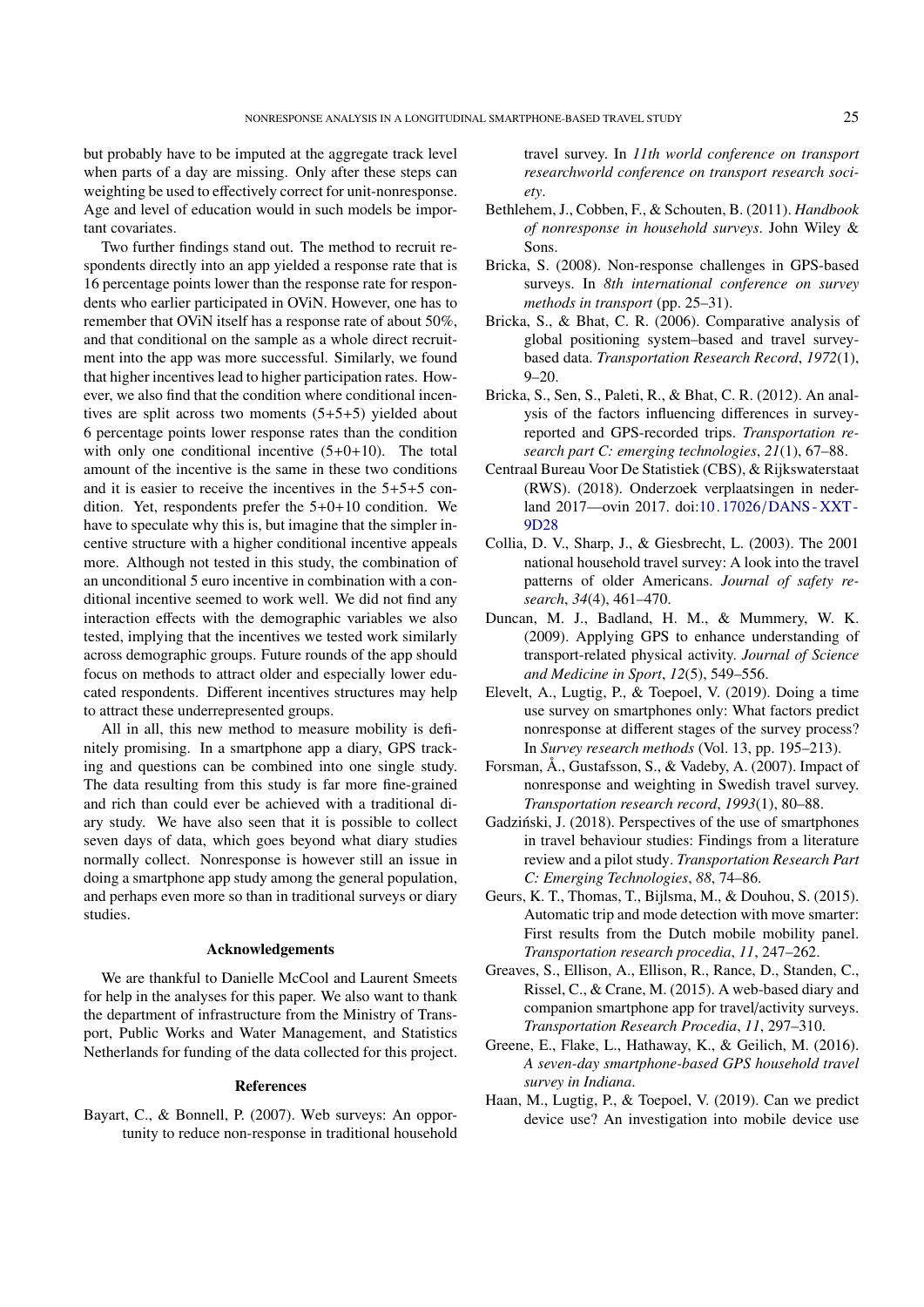in surveys. *International Journal of Social Research Methodology*, *22*(5), 517–531.

- <span id="page-13-8"></span>Hoogendoorn-Lanser, S., Schaap, N. T., & OldeKalter, M.-J. (2015). The Netherlands mobility panel: An innovative design approach for web-based longitudinal travel data collection. *Transportation Research Procedia*, *11*, 311–329.
- <span id="page-13-16"></span>Jäckle, A., Burton, J., Couper, M. P., & Lessof, C. (2019). Participation in a mobile app survey to collect expenditure data as part of a large-scale probability household panel: Coverage and participation rates and biases. In *Survey research methods* (Vol. 13, pp. 23–44).
- <span id="page-13-17"></span>Keusch, F., Bähr, S., Haas, G.-C., Kreuter, F., & Trappmann, M. (2020). Coverage error in data collection combining mobile surveys with passive measurement using apps: Data from a German national survey. *Sociological Methods* & *Research*, 0049124120914924.
- <span id="page-13-4"></span>Keusch, F., Leonard, M. M., Sajons, C., & Steiner, S. (2019). Using smartphone technology for research on refugees: Evidence from Germany. *Sociological Methods* & *Research*, *50*(4), 1863–1894. doi[:10.1177](https://doi.org/10.1177/0049124119852377)/0049 [124119852377](https://doi.org/10.1177/0049124119852377)
- <span id="page-13-15"></span>Keusch, F., Struminskaya, B. [Bella], Antoun, C., Couper, M. P., & Kreuter, F. (2019). Willingness to participate in passive mobile data collection. *Public opinion quarterly*, *83*(S1), 210–235.
- <span id="page-13-21"></span>Leeper, T. J., Arnold, J., & Arel-Bundock, V. (2018). Margins: Marginal effects for model objects. *R package version 0.3*, *23*, 2018.
- <span id="page-13-5"></span>Luxton, D. D., McCann, R. A., Bush, N. E., Mishkind, M. C., & Reger, G. M. (2011). Mhealth for mental health: Integrating smartphone technology in behavioral healthcare. *Professional Psychology: Research and Practice*, *42*(6), 505.
- <span id="page-13-20"></span>McCool, D., Lugtig, P., Mussmann, O., & Schouten, B. (2021). An app-assisted travel survey in official statistics: Possibilities and challenges. *Journal of O*ffi*cial Statistics*, *37*(1), 149–170. doi:10 . 2478/[jos - 2021 - 0](https://doi.org/10.2478/jos-2021-0007) [007](https://doi.org/10.2478/jos-2021-0007)
- <span id="page-13-0"></span>Montini, L., Prost, S., Schrammel, J., Rieser-Schüssler, N., & Axhausen, K. W. (2015). Comparison of travel diaries generated from smartphone data and dedicated GPS devices. *Transportation Research Procedia*, *11*, 227–241.
- <span id="page-13-14"></span>Nahmias-Biran, B.-h., Han, Y., Bekhor, S., Zhao, F., Zegras, C., & Ben-Akiva, M. (2018). Enriching activity-based models using smartphone-based travel surveys. *Transportation Research Record*, *2672*(42), 280–291.
- <span id="page-13-11"></span>Nitsche, P., Widhalm, P., Breuss, S., Brändle, N., & Maurer, P. (2014). Supporting large-scale travel surveys with smartphones—a practical approach. *Transportation Research Part C: Emerging Technologies*, *43*, 212–221.
- <span id="page-13-13"></span>Ohmori, N., Nakazato, M., & Harata, N. (2005). GPS mobile phone-based activity diary survey. In *Proceedings of the Eastern Asia Society for Transportation Studies* (Vol. 5, pp. 1104–1115).
- <span id="page-13-25"></span>R Core Team. (2018). R: A language and environment for statistical computing. R foundation for statistical computing, vienna, austria. 2012.
- <span id="page-13-18"></span>Revilla, M., Couper, M. P., & Ochoa, C. (2019). Willingness of online panelists to perform additional tasks. *methods, data, analyses*, *13*(2), 29.
- <span id="page-13-7"></span>Richard, O., & Rabaud, M. (2018). French household travel survey: The next generation. *Transportation Research Procedia*, *32*, 383–393.
- <span id="page-13-6"></span>Richardson, A., Ampt, E., & Meyburg, A. (1996). Nonresponse issues in household travel surveys. In *Conference proceedings* (Vol. 10, pp. 79–114).
- <span id="page-13-22"></span>Schouten, B., Cobben, F., Bethlehem, J., et al. (2009). Indicators for the representativeness of survey response. *Survey Methodology*, *35*(1), 101–113.
- <span id="page-13-24"></span>Schouten, B., & Shlomo, N. (2017). Selecting adaptive survey design strata with partial r-indicators. *International Statistical Review*, *85*(1), 143–163.
- <span id="page-13-9"></span>Shen, L., & Stopher, P. R. (2014). Review of GPS travel survey and GPS data-processing methods. *Transport reviews*, *34*(3), 316–334.
- <span id="page-13-23"></span>Shlomo, N., Skinner, C., & Schouten, B. (2012). Estimation of an indicator of the representativeness of survey response. *Journal of Statistical Planning and Inference*, *142*(1), 201–211.
- <span id="page-13-12"></span>Smoreda, Z., Olteanu-Raimond, A.-M., & Couronné, T. (2013). Spatiotemporal data from mobile phones for personal mobility assessment. In *Transport survey methods: Best practice for decision making*. Emerald Group Publishing Limited.
- <span id="page-13-1"></span>Statistics Netherlands. (2017). Onderzoeksbeschrijving OViN 2017. Retrieved from https://[www.cbs.nl](https://www.cbs.nl/nl-nl/onze-diensten/methoden/onderzoeksomschrijvingen/aanvullende%20onderzoeksbeschrijv%20ovin-2017)/nl-nl /onze- diensten/methoden/[onderzoeksomschrijvingen](https://www.cbs.nl/nl-nl/onze-diensten/methoden/onderzoeksomschrijvingen/aanvullende%20onderzoeksbeschrijv%20ovin-2017) /[aanvullende%20onderzoeksbeschrijv%20ovin-2017](https://www.cbs.nl/nl-nl/onze-diensten/methoden/onderzoeksomschrijvingen/aanvullende%20onderzoeksbeschrijv%20ovin-2017)
- <span id="page-13-2"></span>Statistics Netherlands. (2019). The Nethererlands on the European scale. Retrieved from https://[longreads.cbs.nl](https://longreads.cbs.nl/european-scale-2019/internet/) /[european-scale-2019](https://longreads.cbs.nl/european-scale-2019/internet/)/internet/
- <span id="page-13-10"></span>Stopher, P., Fitzgerald, C., & Xu, M. (2007). Assessing the accuracy of the sydney household travel survey with GPS. *Transportation*, *34*(6), 723–741.
- <span id="page-13-19"></span>Struminskaya, B. [B.], Lugtig, P., Toepoel, V., Schouten, B., Giesen, D., & Dolmans, R. (2021). Sharing data collected with smartphone sensors: Willingness, participation, and nonparticipation bias. *Public Opinion Quarterly*, *85*, 423–462. doi[:10.1093](https://doi.org/10.1093/poq/nfab025)/poq/nfab025
- <span id="page-13-3"></span>Sugie, N. F. (2018). Utilizing smartphones to study disadvantaged and hard-to-reach groups. *Sociological Methods* & *Research*, *47*(3), 458–491.